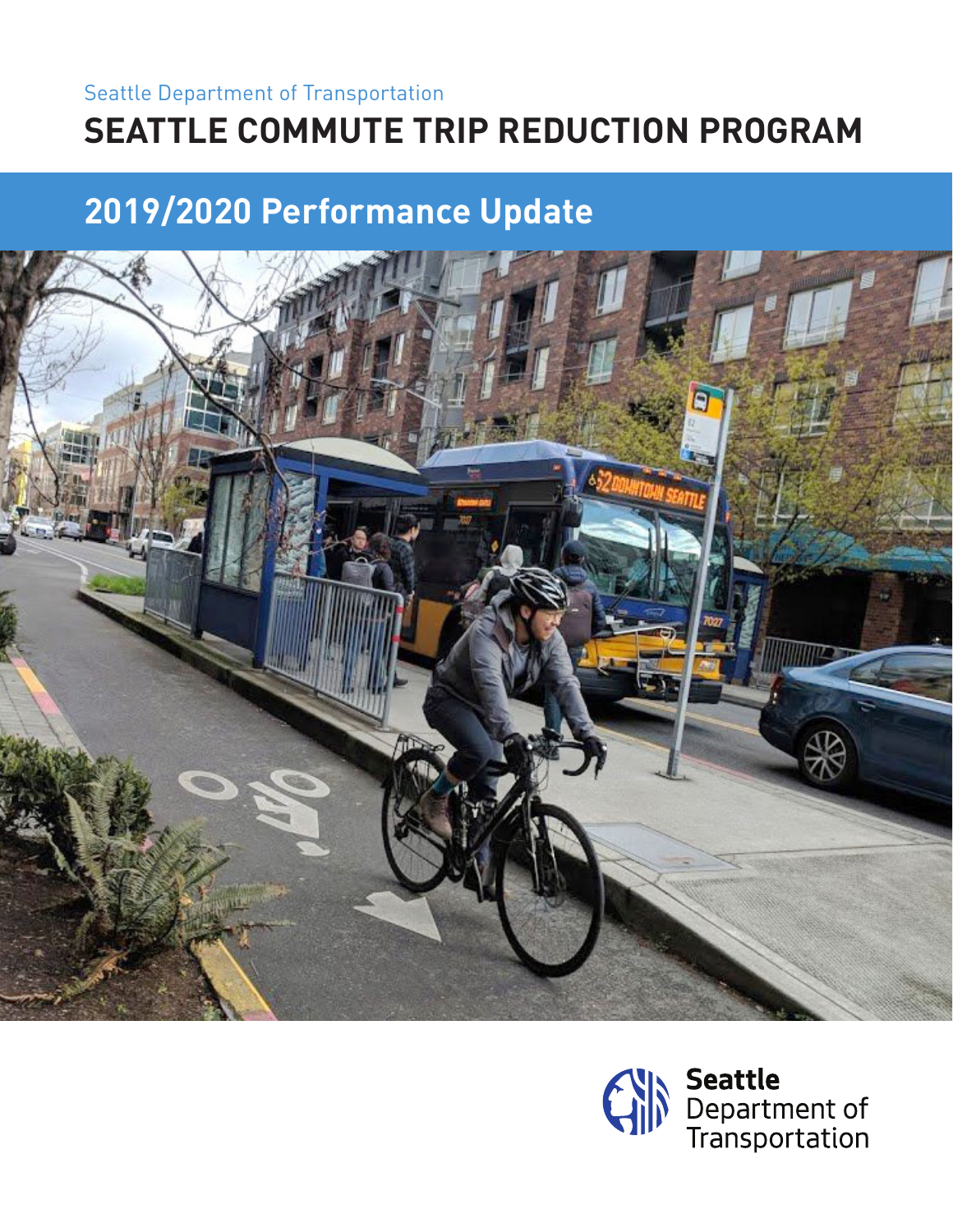# **CONTENTS**

| CTR Strategic Plan 2019 - 2023 Overview 3             |  |
|-------------------------------------------------------|--|
|                                                       |  |
| CTR and the Effects of the COVID-19 Pandemic5         |  |
|                                                       |  |
|                                                       |  |
|                                                       |  |
|                                                       |  |
|                                                       |  |
|                                                       |  |
|                                                       |  |
|                                                       |  |
|                                                       |  |
|                                                       |  |
| Strategic Plan Targets updated with 2019/2020 Data 20 |  |
|                                                       |  |
|                                                       |  |
|                                                       |  |
|                                                       |  |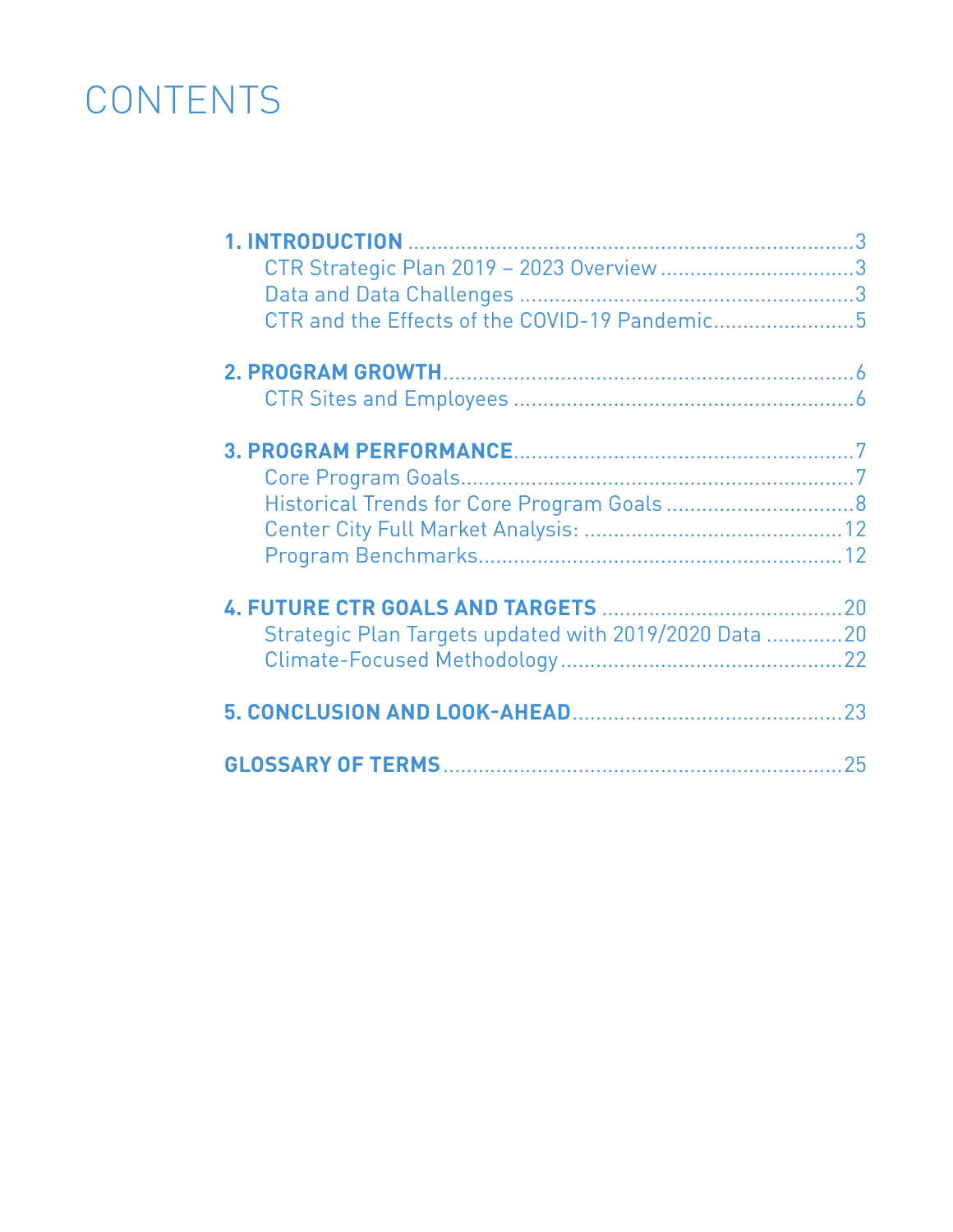## 1. INTRODUCTION

Seattle experienced tremendous growth over the past decade. Since 2010, the City has added more than 150,000 new residents, nearly 160,000 new jobs, and seen more than 65,000 new housing units constructed<sup>1</sup>. Amid this growth, Seattle has continued progressing towards a more sustainable transportation system—emissions from passenger vehicles decreased 4.3% from 2008 to 2018<sup>2</sup>. The Commute Trip Reduction (CTR) program has been an essential tool for mitigating the transportation impacts of the City's growth while also supporting continued economic development through enhanced worker attraction, retention, and productivity. The Seattle Department of Transportation (SDOT) works closely with private sector partners to encourage and incentivize sustainable travel choices over single-occupancy vehicle (SOV) trips.

### **CTR STRATEGIC PLAN 2019 – 2023 OVERVIEW**

SDOT's 2019-2023 Commute Trip Reduction Strategic Plan (referred to as the Strategic Plan throughout this document) guides the program's reform, investment, and ongoing improvement over the next program cycle and beyond. The Strategic Plan confirmed two core metrics for the CTR program: drive-alone rate (DAR) and vehicle miles traveled (VMT) per employee. The core program goals were set by the City in alignment with state [CTR law a](https://www.seattle.gov/transportation/projects-and-programs/programs/transportation-options-program/commute-trip-reduction-program)nd TDM [board](https://tdmboard.ning.com/) guidance.

1 City of Seattle (2021). Citywide Growth Dashboard. https://seattlecitygis.maps.arcgis.com/apps/opsdashboard/ index.html#/846486cdbad44b5f8349dfc8ffa1dac5

SDOT's citywide DAR target is 25% by 2035/2036, which aligns with goals from both the Move Seattle Plan and Seattle 2035 Comprehensive Plan. The citywide VMT per employee target is 3.5 by 2035/2036. The Strategic Plan also includes interim targets for 2019/2020 and 2023/2024 (see Table 1).

#### **TABLE 1. TARGETS FOR CTR CORE PROGRAM GOALS**

| <b>Horizon</b><br><b>Biennium</b> | <b>DAR</b><br><b>Target</b> | <b>VMT</b> per<br><b>Employee Target</b> |
|-----------------------------------|-----------------------------|------------------------------------------|
| 2019/2020                         | 30.6%                       | 4.3                                      |
| 2023/2024                         | 28.8%                       | 4.0                                      |
| 2035/2036                         | 25.0%                       | 35                                       |

In addition to setting citywide targets, SDOT also sets network level targets for its core program goals to more accurately reflect differences in the availability of multimodal transportation options, land use, and other factors across the City (see Table 2 for full list of targets by network). The Strategic Plan revamped SDOT's network areas, changing from eight to 11 networks, in order to better reflect land use trends and changes.

<sup>2</sup> City of Seattle (2021). Understanding Our Emissions. www.seattle.gov/environment/climate-change/ climate-planning/performance-monitoring#data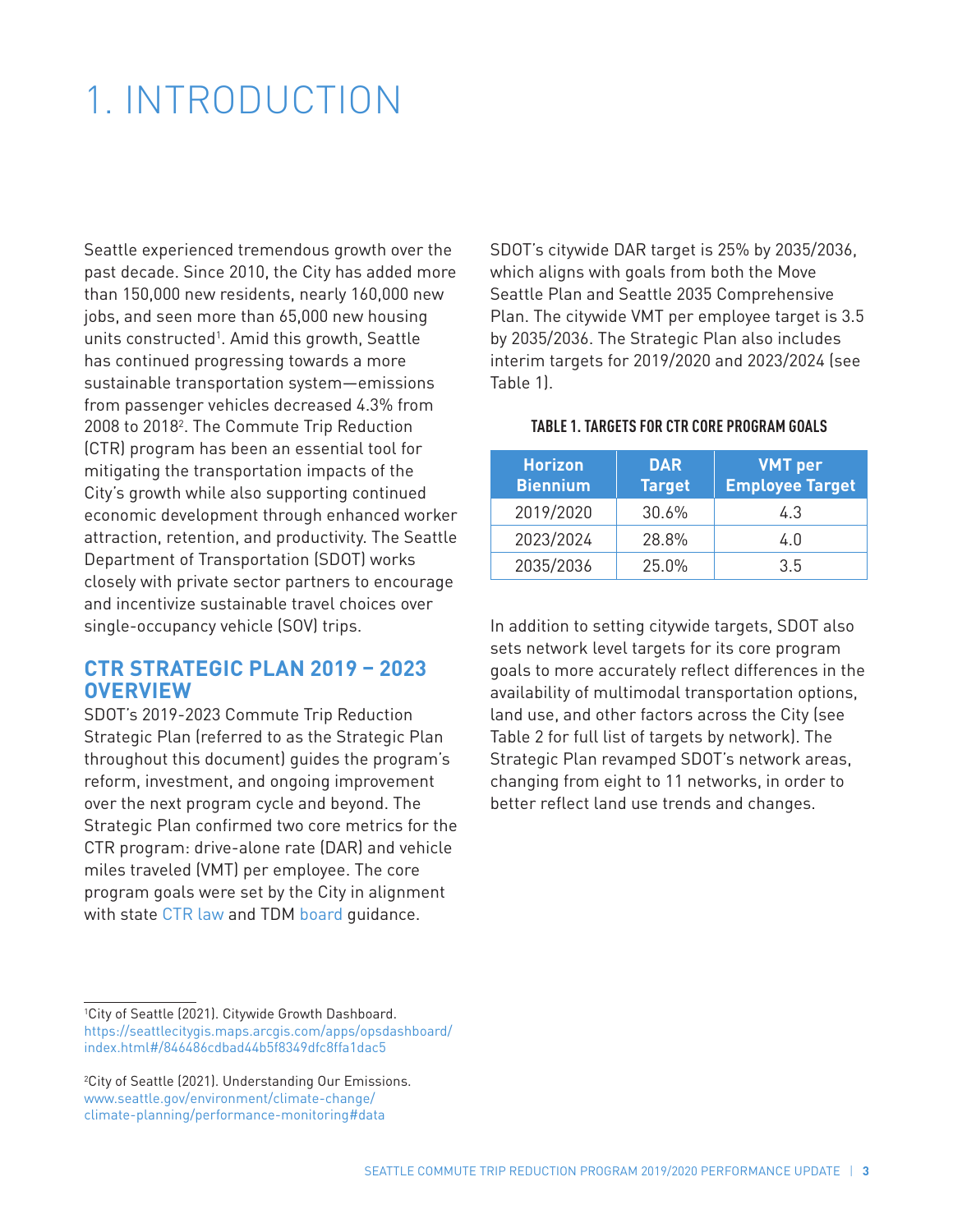#### **TABLE 2. DAR TARGETS BY NETWORK**

| <b>Network</b>                                    | 2019/2020 | 2023/2024 | 2035/2036 |
|---------------------------------------------------|-----------|-----------|-----------|
| Belltown & Denny Triangle                         | 20.0%     | 18.0%     | 14.1%     |
| Capitol Hill, Pike/Pine, & First Hill             | 42.9%     | 41.6%     | 38.9%     |
| <b>Commercial Core</b>                            | 15.6%     | 15.2%     | 14.4%     |
| <b>East Seattle</b>                               | 48.7%     | 47.6%     | 45.3%     |
| Elliott Corridor/Interbay                         | 52.0%     | 49.1%     | 42.4%     |
| Fremont/Green Lake                                | 47.5%     | 46.2%     | 43.5%     |
| Northgate                                         | 65.5%     | 59.4%     | 53.4%     |
| Pioneer Square & Chinatown/International District | 21.4%     | 20.4%     | 18.1%     |
| South Lake Union & Uptown                         | 26.8%     | 24.5%     | 19.7%     |
| <b>South Seattle</b>                              | 63.5%     | 60.4%     | 53.4%     |
| U District                                        | 30.4%     | 29.2%     | 26.6%     |

#### **TABLE 3. VMT PER EMPLOYEE TARGETS BY NETWORK**

| <b>Network</b>                                    | 2019/2020 | 2023/2024 | 2035/2036 |
|---------------------------------------------------|-----------|-----------|-----------|
| Belltown & Denny Triangle                         | 3.6       | 3.3       | 2.8       |
| Capitol Hill, Pike/Pine, & First Hill             | 6.4       | 6.1       | 5.4       |
| <b>Commercial Core</b>                            | 2.6       | 2.4       | 2.1       |
| <b>East Seattle</b>                               | 8.0       | 7.8       | 6.8       |
| Elliott Corridor/Interbay                         | 8.6       | 8.1       | 7.0       |
| Fremont/Green Lake                                | 4.3       | 4.1       | 3.5       |
| Northgate                                         | 6.3       | 6.0       | 5.2       |
| Pioneer Square & Chinatown/International District | 3.3       | 3.2       | 2.8       |
| South Lake Union & Uptown                         | 3.2       | 2.9       | 2.4       |
| <b>South Seattle</b>                              | 9.8       | 9.3       | 8.0       |
| U District                                        | 3.7       | 3.6       | 3.3       |

In addition to the core program goals, SDOT also identified a number of additional program benchmarks in the Strategic Plan to better track the program's performance over time. The program benchmarks are organized into six categories:

- 1. Commute outcomes,
- 2. Climate outcomes,
- 3. Program reach,
- 4. Cross-program integration,
- 5. Programming impact, and
- 6. Cost effectiveness.

**This assessment seeks to provide a snapshot of current performance in these categories.**

## **DATA AND DATA CHALLENGES**

Two primary data sources are used to track both the core program goals and benchmarks: CTR Commuter Survey results and CTR Program Reports. The CTR Survey is administered to employees at affected sites every two years to gather information on commuting patterns and behaviors. All survey data analyzed in this report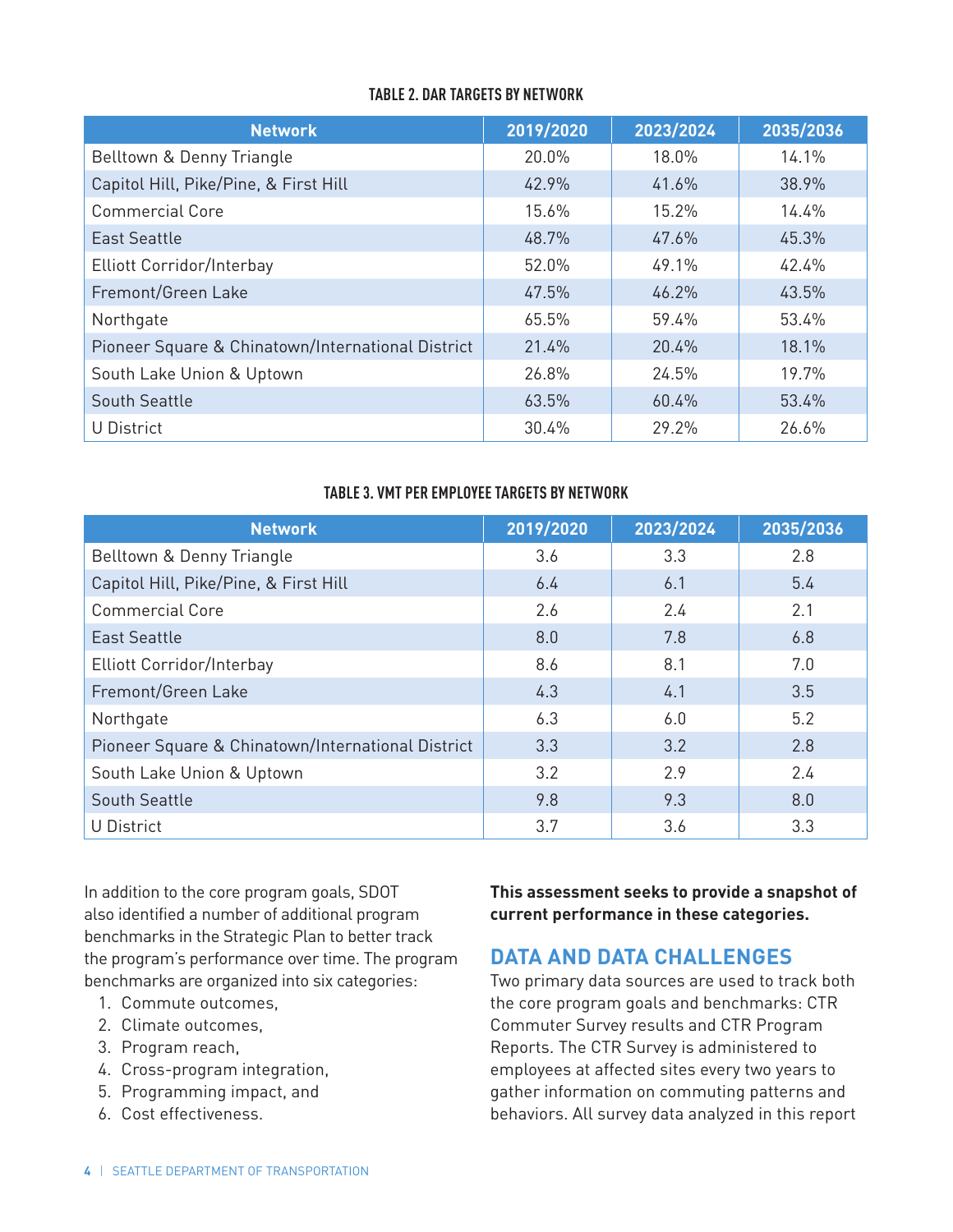was collected in 2019 prior to the COVID-19 pandemic. CTR Program Reports are submitted by employee transportation coordinators (ETCs) at CTR sites and detail the strategies being implemented at each site to reduce SOV trips. 2020 CTR Program Reports referred to in this document were submitted primarily between August and November 2020.

This report also uses the U.S. Census Bureau (2019, American Community Survey 5-Year Estimate), along with the Puget Sound Regional Council's (PSRC) 2019 Household Travel Survey. While the PSRC data provides a good comparison at the citywide scale, it is not a reliable comparison source at the network-level. Data from the Household Travel Survey is weighted to provide a regionally representative sample, so, when looking at smaller geographies, certain trips within the dataset may be overweighted. The unweighted sample sizes at the network level are too small for analysis purposes.

## **CTR AND THE EFFECTS OF THE COVID-19 PANDEMIC**

The COVID-19 pandemic, subsequent stay-athome orders issued by cities and states, and the unprecedented shift towards telecommuting impacted travel patterns across the U.S in 2020. In Seattle, a large share of workers switched to working from home—in September 2020, the Census Bureau's Household Pulse Survey estimated that 47.8% of all Seattle workers were working remotely. Data from the CTR Program Reports indicate that an average of 68.2% of employees at CTR sites were working away from their worksites. According to the Puget Sound Area Return to Work Survey conducted by Commute Seattle in April and May 2021, one-third of work sites surveyed do not anticipate 100% of employees ever returning on site<sup>3</sup>.

The shift in travel patterns and working models caused by the pandemic could have a range of impacts—both positive and negative—on the CTR program. On the positive side, if workers who previously drove to the office shift to telecommuting (either full- or part-time) this could lead to a decrease in DAR, VMT, and greenhouse gas (GHG) emissions. The Puget Sound Area Return to Work Survey indicated, though, that worksites expect an increase in SOV commuting and reduced transit usage. If workers who previously commuted by a nondriving means switch to a hybrid work model where they work from home 2-3 days per week but choose to drive into the office when they do commute, this could have negative impacts for the program's core goals.

A shift towards permanent remote work or hybrid work models could also impact the CTR program's reach. Seattle's Municipal Code defines a CTR affected employee as "a full-time employee who begins his or her regular work day at an affected employer's worksite between six (6:00) a.m. and nine (9:00) a.m. (inclusive) on two (2) or more weekdays for at least twelve continuous months, who is not an independent contractor, and who is scheduled to be employed on a continuous basis for fifty-two weeks for an average of at least thirty-five hours per week.<sup>4</sup>" If a significant portion of employees no longer report to a work site at least two days per week, it could lead to a reduction in the number of sites required to participate in the program. Current guidance from the Washington Department of Transportation (WSDOT) indicates that employees who telework (even full-time) should be categorized as CTR-affected employees; however, it is possible that future state CTR legislation could change this policy.

<sup>3</sup> Commute Seattle (2021). Puget Sound Area Return to Work Survey.

<sup>4</sup> City of Seattle (2021). Seattle, Washington Municipal Code, Chapter 25.02 – Commute Trip Reduction. https://library.municode.com/wa/seattle/codes/municipal\_ code?nodeId=TIT25ENPRHIPR\_CH25.02COTRRE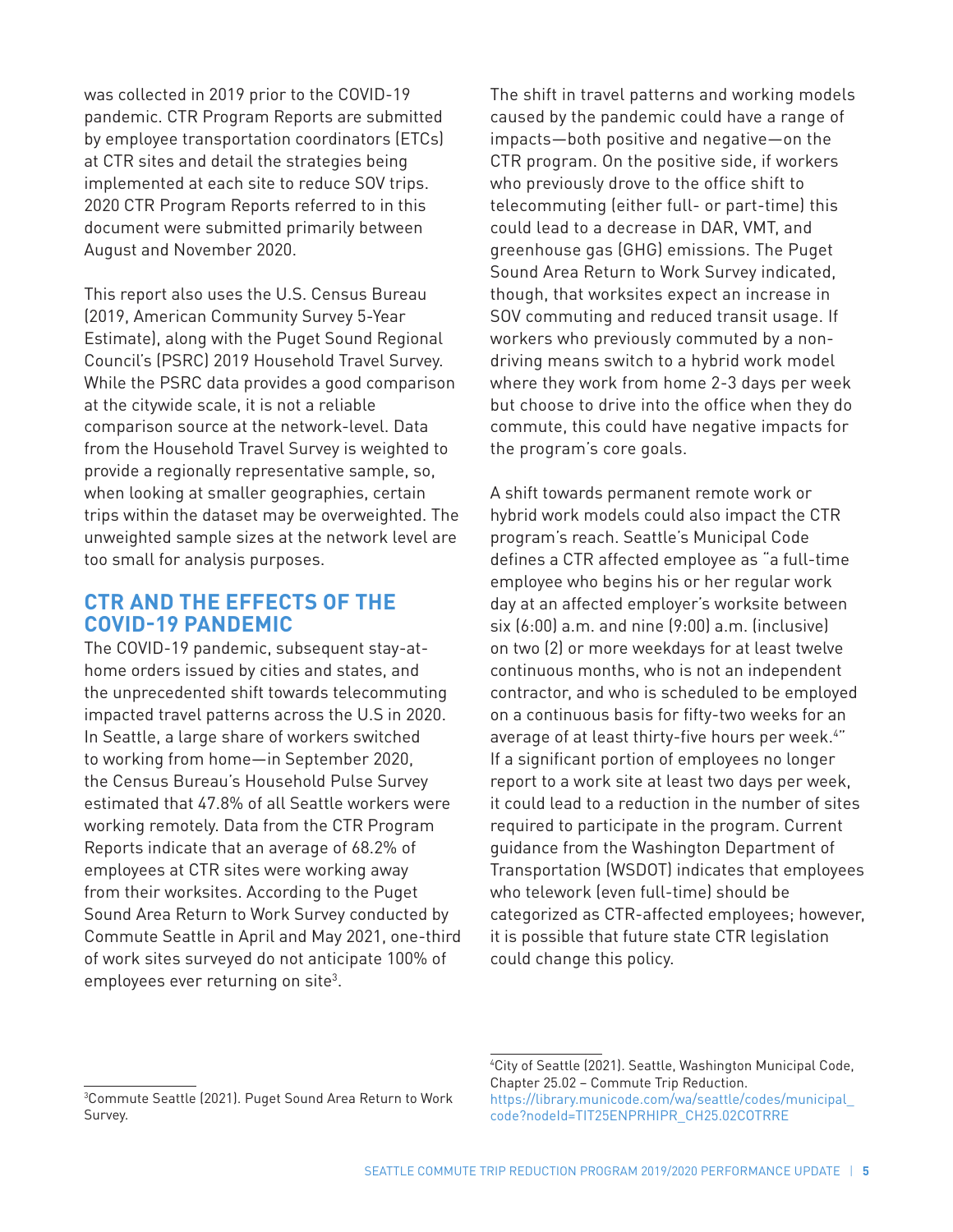# 2. PROGRAM GROWTH

## **CTR SITES AND EMPLOYEES**

The size of the CTR program (based on the number of employees covered by the program) has grown at an even higher rate than citywide jobs. Since 2010, the number of jobs in Seattle increased by 34%, while the total number of employees at CTR sites increased by 57%, reaching an estimated 226,621 in 2019/2020. In 2019/2020, 82.2% (186,243 employees) of the total employees at CTR sites were considered CTR affected<sup>5</sup>.

The growth in CTR employees has particularly accelerated over the last three survey cycles, most notably with rapid growth in the South Lake Union & Uptown network, which added more than 46,000 additional employees at CTR sites from 2013/2014 to 2019/2020. The number of sites covered by the program has also increased, though less dramatically than the number of employees.



#### **FIGURE 1. NUMBER OF SITES AND TOTAL EMPLOYEES (CTR SURVEY DATA)**

5 Again, Seattle's Municipal Code defines a CTR affected employee as "a full-time employee who begins his or her regular work day at an affected employer's worksite between six (6:00) a.m. and nine (9:00) a.m. (inclusive) on two (2) or more weekdays for at least twelve continuous months, who is not an independent contractor, and who is scheduled to be employed on a continuous basis for fifty-two weeks for an average of at least thirty-five hours per week.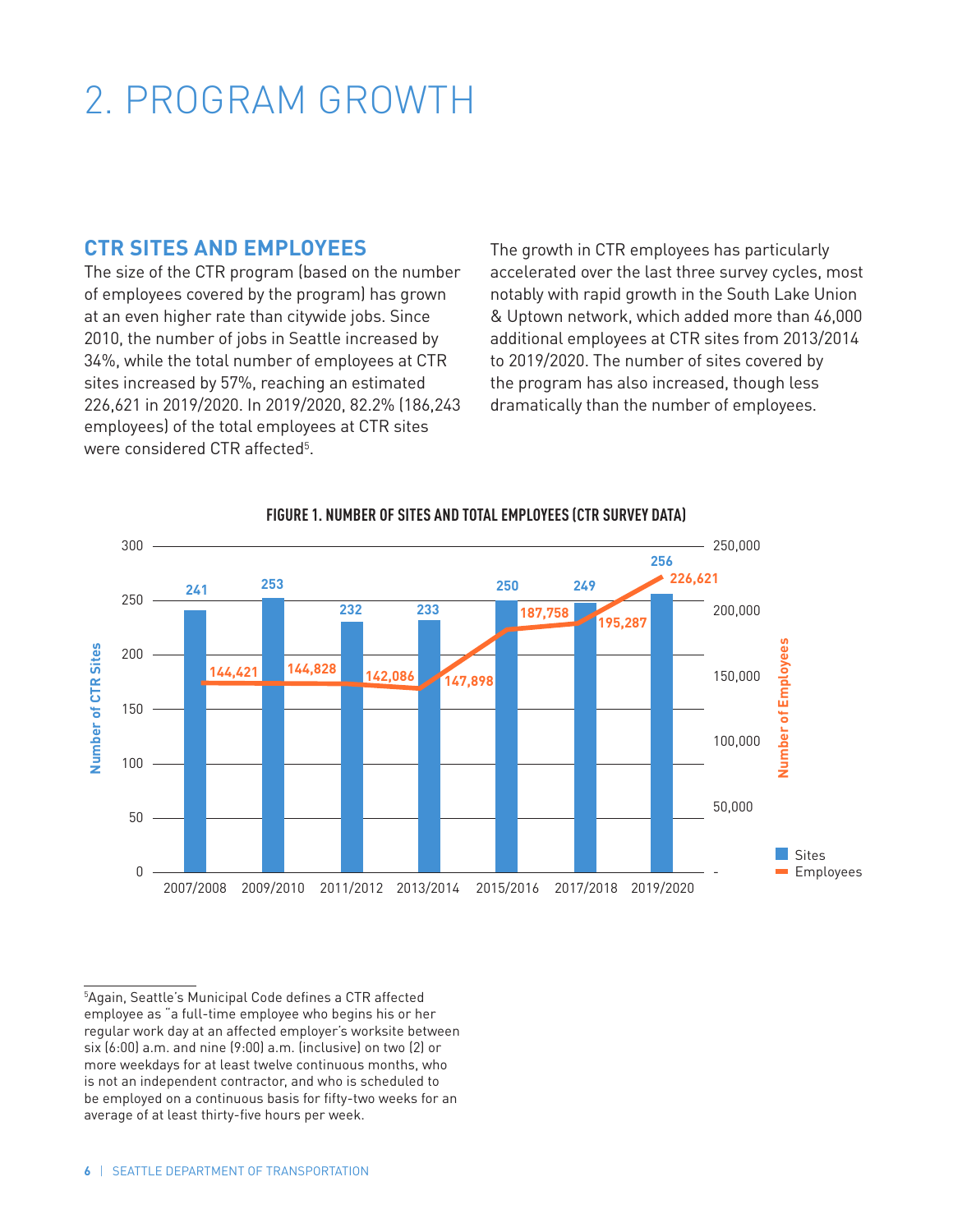## 3. PROGRAM PERFORMANCE

## **CORE PROGRAM GOALS**

The City saw significant progress on both core program goals during the 2019/2020 survey cycle.

## **Drive Alone Rate (DAR)**

Citywide DAR fell from 31.5% in 2017/2018 to 28.4%, a nearly 10% decrease in surveyed drive alone trips. The City achieved the 2019/2020 DAR target of 30.6% and even surpassed the 2023/2024 DAR target of 28.8%. Additionally, eight out of 11 networks met their 2019/2020 DAR target.

## **VMT per Employee**

Citywide, VMT per employee fell from 4.5 in 2017/2018 to 3.9 in 2019/2020, a 12.2% drop. The City achieved the 2019/2020 target of 4.3 VMT per employee, and also surpassed the 2023/2024 target of 4.0. Seven networks met their 2019/2020 target for VMT per employee, and the four networks that did not meet their target were all either only 0.1 or 0.2 above their target.

| <b>Network</b>                                               | <b>DAR</b><br><b>Target</b> | <b>DAR</b> | <b>Met</b><br>Target? | VMT/<br><b>Employee</b><br><b>Target</b> | VMT/<br><b>Employee</b> | <b>Met</b><br>Target? |
|--------------------------------------------------------------|-----------------------------|------------|-----------------------|------------------------------------------|-------------------------|-----------------------|
| Citywide                                                     | 30.6%                       | 28.4%      | <b>YES</b>            | 4.3                                      | 3.9                     | <b>YES</b>            |
| Belltown & Denny Triangle                                    | 20.0%                       | 18.0%      | <b>YES</b>            | 3.6                                      | 2.9                     | <b>YES</b>            |
| Capitol Hill, Pike/Pine, &<br><b>First Hill</b>              | 42.9%                       | 34.9%      | <b>YES</b>            | 6.4                                      | 4.7                     | <b>YES</b>            |
| <b>Commercial Core</b>                                       | 15.6%                       | 16.0%      | <b>NO</b>             | 2.6                                      | 2.6                     | <b>YES</b>            |
| <b>East Seattle</b>                                          | 48.7%                       | 43.1%      | <b>YES</b>            | 8.0                                      | 4.2                     | <b>YES</b>            |
| Elliott Corridor/Interbay                                    | 52.0%                       | 34.1%      | <b>YES</b>            | 8.6                                      | 5.3                     | <b>YES</b>            |
| Fremont/Green Lake                                           | 47.5%                       | 43.8%      | <b>YES</b>            | 4.3                                      | 4.4                     | <b>NO</b>             |
| Northgate                                                    | 65.5%                       | 70.8%      | <b>NO</b>             | 6.3                                      | 6.4                     | <b>NO</b>             |
| Pioneer Square & Chinatown/<br><b>International District</b> | 21.4%                       | 19.7%      | <b>YES</b>            | 3.3                                      | 3.1                     | <b>YES</b>            |
| South Lake Union & Uptown                                    | 26.8%                       | 25.6%      | <b>YES</b>            | 3.2                                      | 3.3                     | N <sub>0</sub>        |
| <b>South Seattle</b>                                         | 63.5%                       | 62.1%      | <b>YES</b>            | 9.8                                      | 9.1                     | <b>YES</b>            |
| U District                                                   | 30.4%                       | 33.1%      | N <sub>0</sub>        | 3.7                                      | 3.9                     | N <sub>0</sub>        |

#### **TABLE 4. 2019/2020 PERFORMANCE ON CORE PROGRAM GOALS**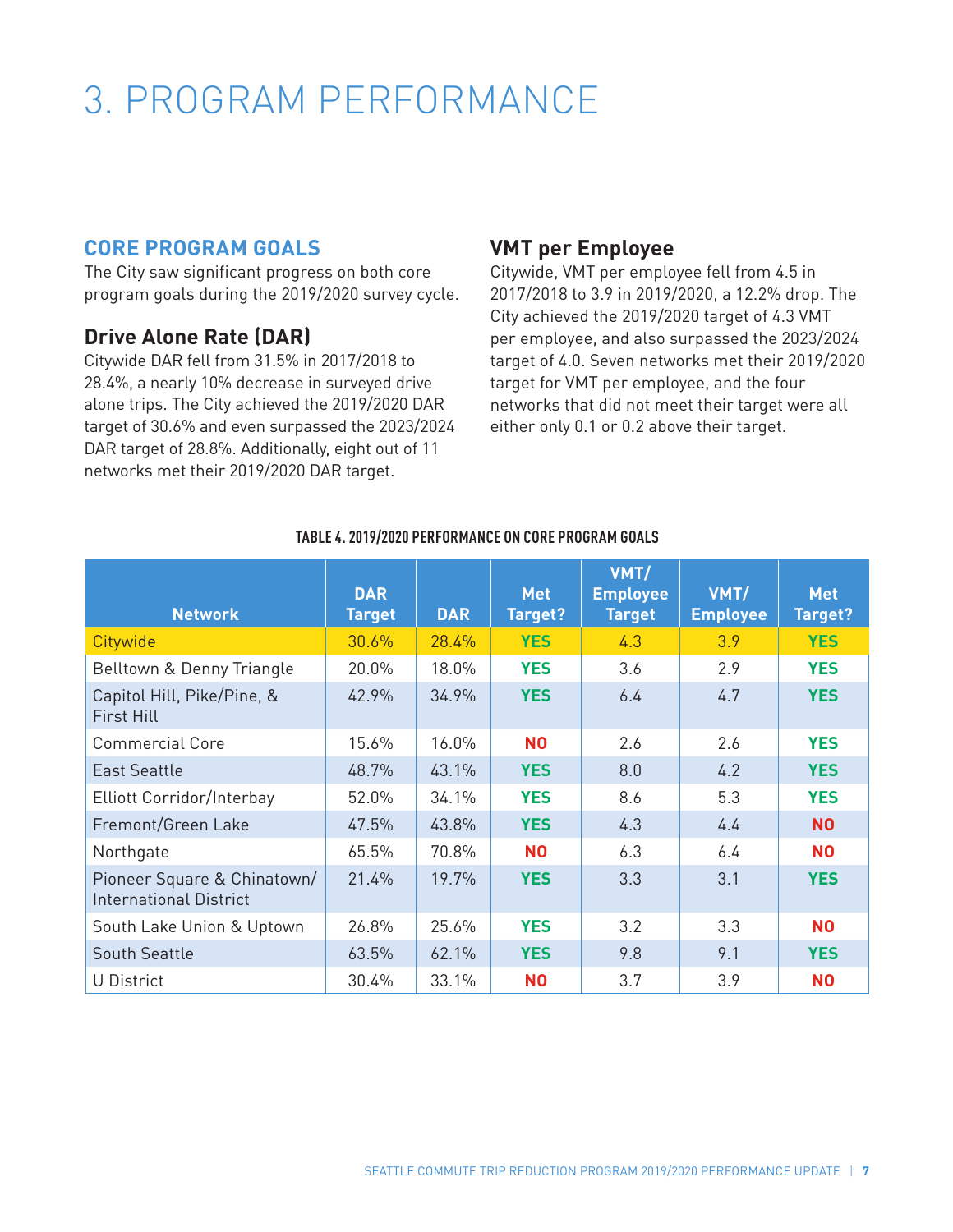

#### **FIGURE 2. CITYWIDE DAR BY SURVEY CYCLE**

### **HISTORICAL TRENDS FOR CORE PROGRAM GOALS**

Since 2007/2008, the program's DAR has decreased by nearly a quarter (-23.2%) from 37.0% to 28.4%. From 2017/2018 to 2019/2020, DAR fell by 3.1 percentage points, the largest decrease between any two cycles. Eight out of 11 network areas experienced a decrease in DAR from 2017/2018 to 2019/2020. The three networks that saw DAR increase were the Commercial Core (from 15.7% to 16.0%), Northgate (from 69.0% to 70.8%), and the U District (from 31.0% to 33.1%). The latter two networks have a very small number of sites who have an outsized influence based on their individual performance.

Since 2007/2008 DAR has decreased in every network area, with an average decrease of 11.1 percentage points. South Seattle has experienced the smallest decrease, with DAR falling 0.7 percentage points since 2007/2008 (from 62.8%

to 62.1%). Elliot Corridor/Interbay has seen the greatest decrease, with DAR falling 23.9 percentage points (from 58.0% to 34.1%). The vast majority of the decrease in Elliot Corridor/ Interbay occurred during the last survey cycle, when DAR fell 19.5 percentage points. South Lake Union & Uptown also experienced a very significant drop in DAR since 2007/2008, falling 22.8 percentage points (from 48.4% to 25.6%). Large shifts in DAR are typically seen if a new site is included in the survey data, or a low performing site leaves the program.

VMT per employee at CTR sites has fallen even more significantly than DAR since 2007/2008. Over that time period, VMT per employee has decreased by nearly one-third (falling 32.3%) from 5.8 to 3.9. From just 2017/2018 to 2019/2020 VMT per employee decreased 12.2%, the largest drop between any two survey cycles.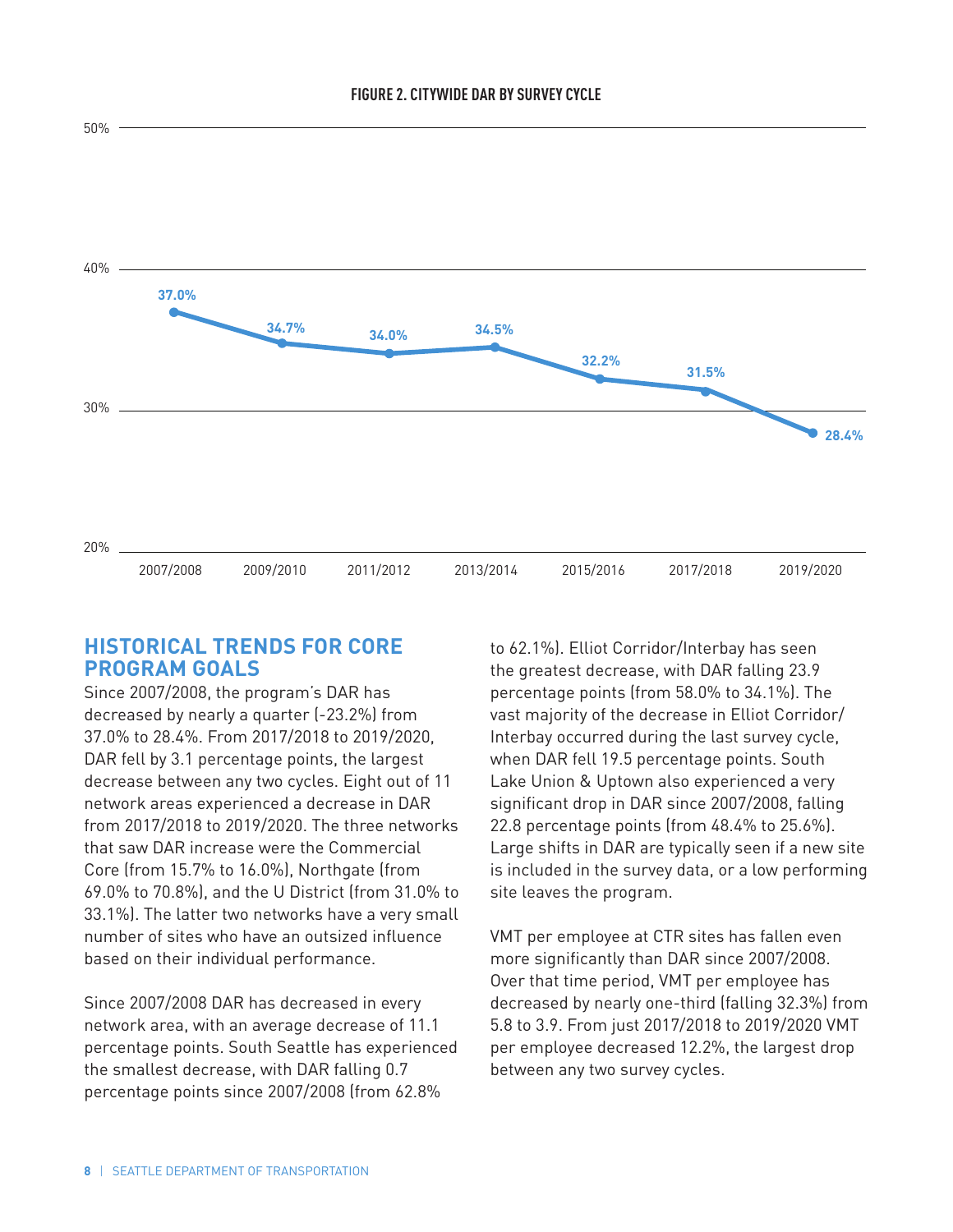



#### **FIGURE 4. VMT PER EMPLOYEE BY SURVEY CYCLE**

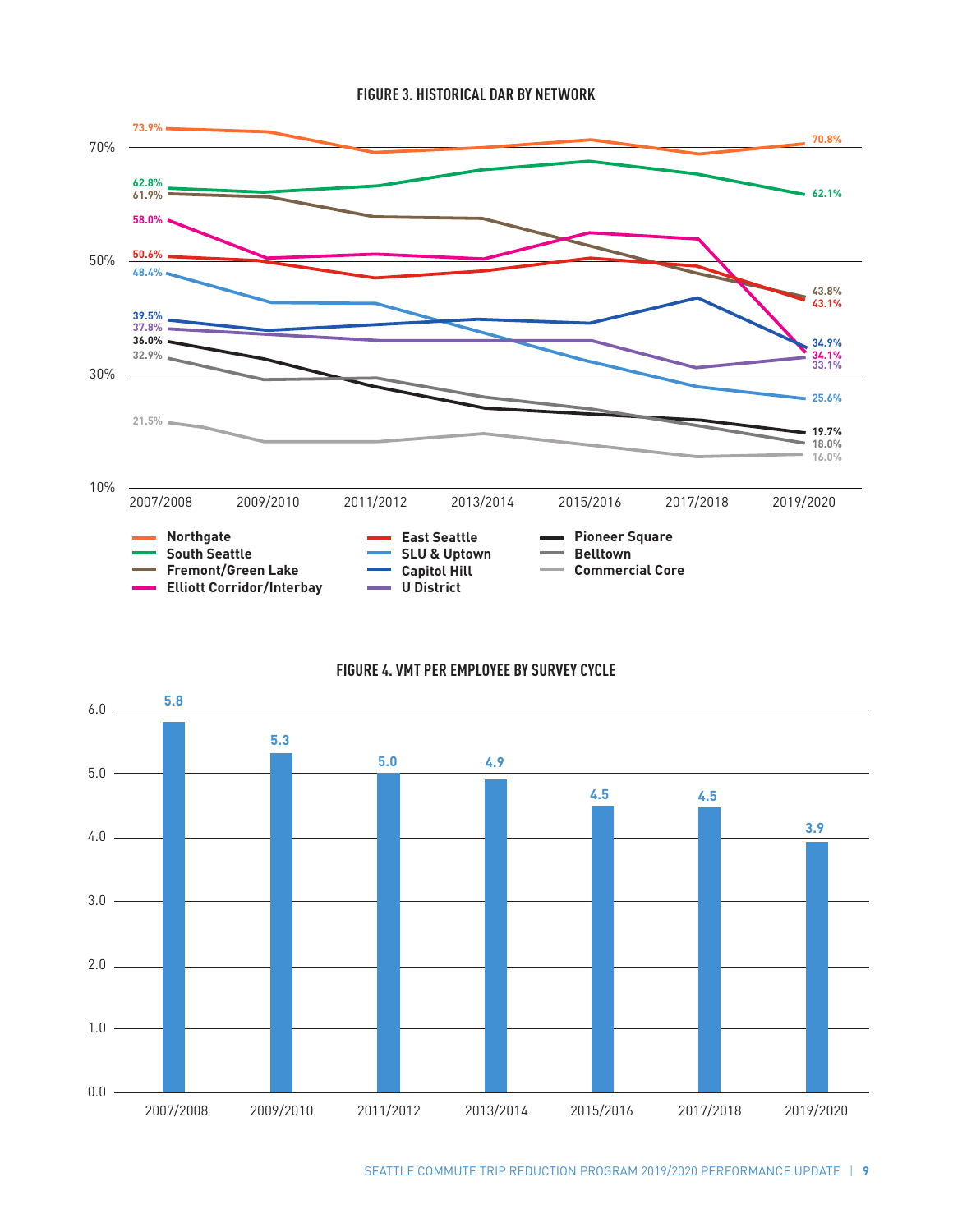Every network has experienced a drop in VMT per employee since 2007/2008. In Belltown & Denny Triangle and South Lake Union & Uptown, VMT per employee has decreased by nearly half since 2007/2008 (falling by 49.0% in Belltown & Denny Triangle and 49.6% in South Lake Union & Uptown). VMT per employee also fell by 30% or more in Elliot Corridor/Interbay (-36.6%), the U District (-32.8%), Fremont/Greenlake (-32.6%), and the Commercial Core (-31.4%). The smallest decreases were in South Seattle (-9.5%), East Seattle (-8.3%), and Capitol Hill, Pike/Pine, and First Hill (-4.7%).

The reduction in VMT per employee relates directly to DAR decreasing; and driving trips have become both less prevalent as well as shorter. In 2007/2008, the average distance of driving trips for CTR employees was 15.8 miles. In 2019/2020, the average driving trip distance fell to 13.9 miles, a nearly 12% reduction.

While VMT has been decreasing on a per-employee basis, absolute VMT has increased in every survey cycle since 2011/2012. While the CTR program continues to make progress shifting trips away from driving alone (and driving trips are also getting shorter), the number of employees within the program has grown so significantly that the total amount of driving is still increasing.



#### **FIGURE 5. HISTORICAL VMT PER EMPLOYEE BY NETWORK**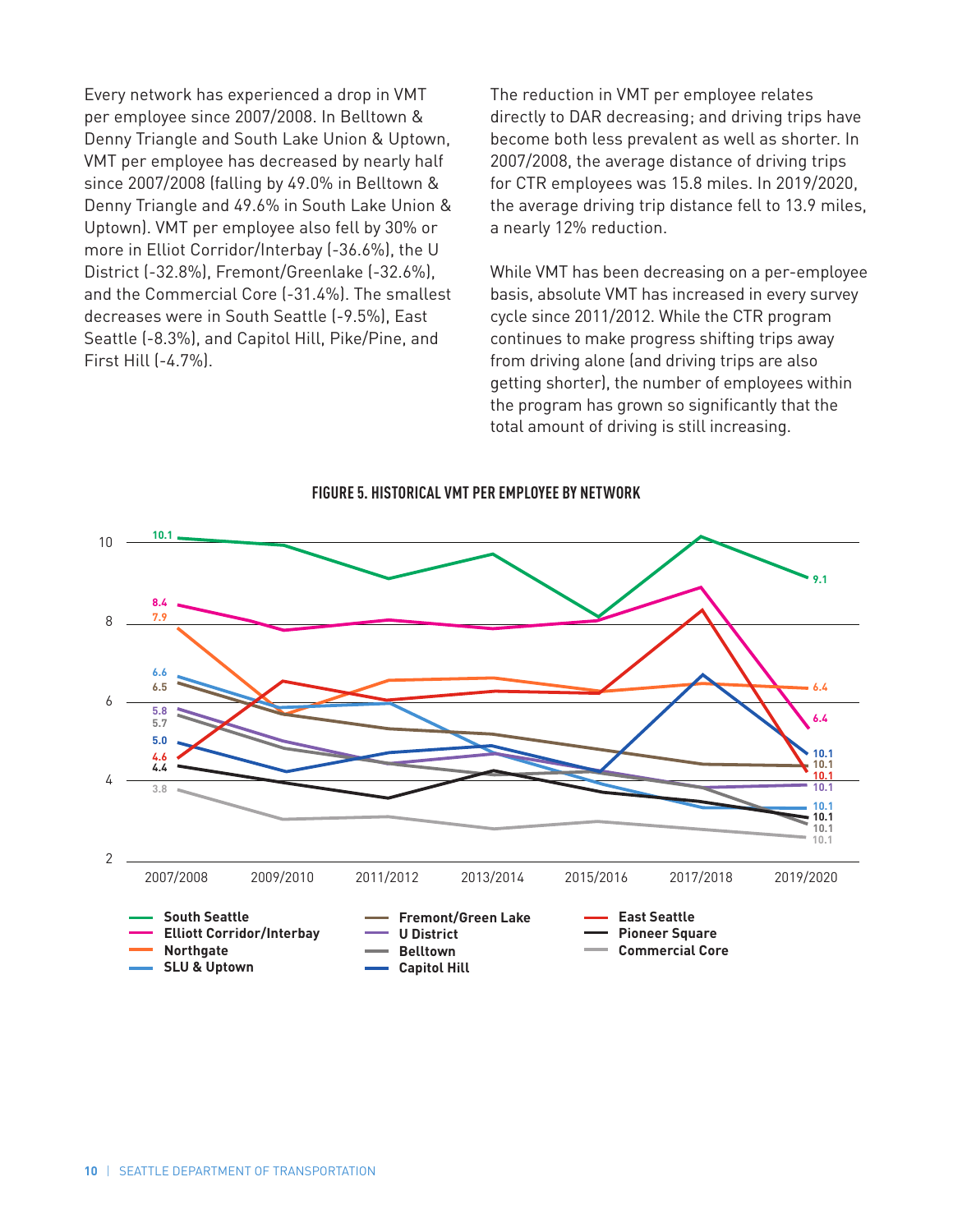

**FIGURE 6. AVERAGE DRIVING TRIP DISTANCE BY SURVEY CYCLE**

**FIGURE 7. ABSOLUTE VMT BY SURVEY CYCLE** 

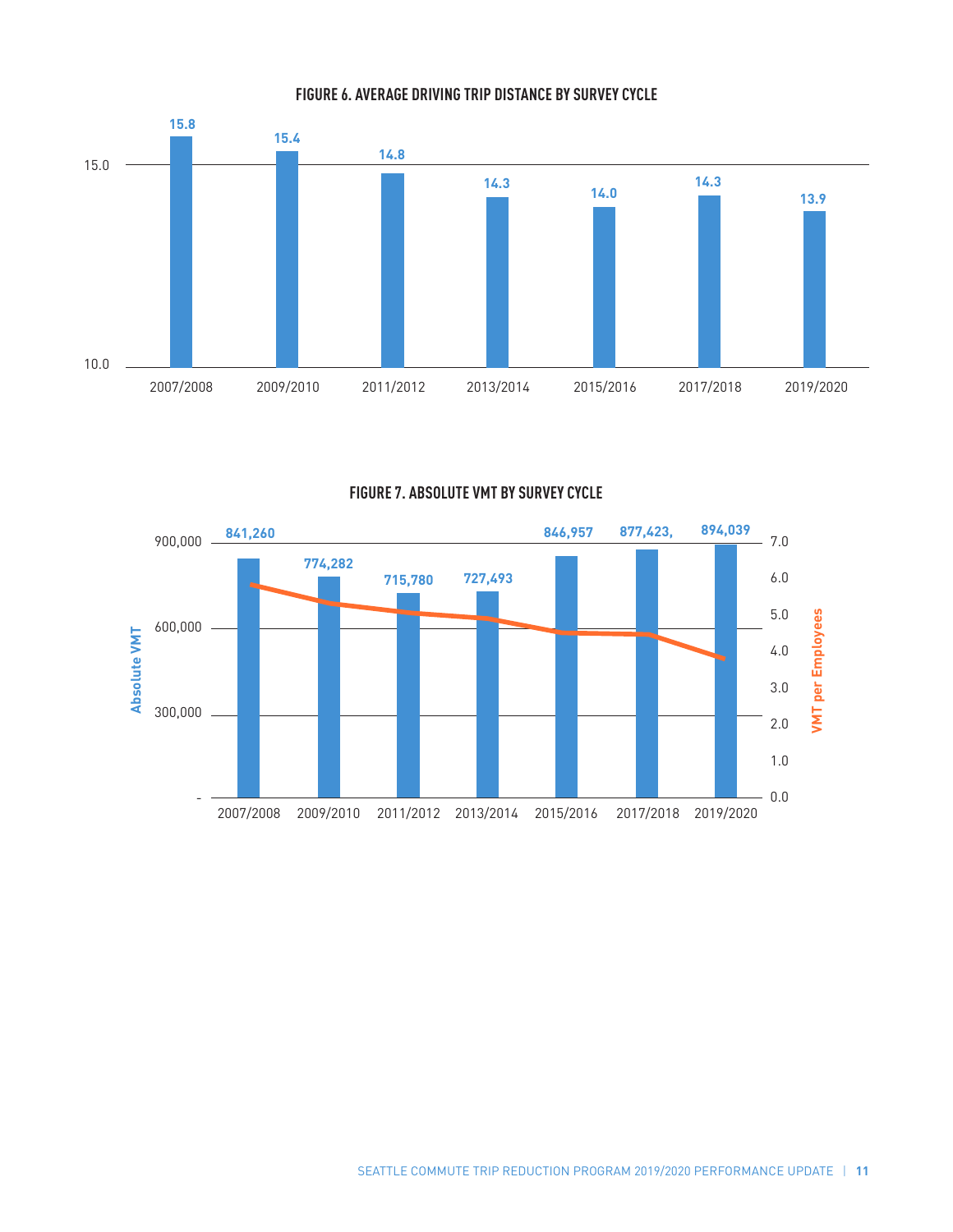| <b>Network</b>                        | 2019/2020 DAR<br><b>Target</b> | <b>2019 DAR</b> | <b>Met Target?</b> |
|---------------------------------------|--------------------------------|-----------------|--------------------|
| <b>Center City</b>                    | 24.5%                          | 26.4%           | <b>NO</b>          |
| Belltown & Denny Triangle             | 25.4%                          | 25.2%           | <b>YES</b>         |
| Capitol Hill, Pike/Pine, & First Hill | 35.1%                          | 37.5%           | <b>NO</b>          |
| <b>Commercial Core</b>                | 15.4%                          | 20.1%           | N <sub>0</sub>     |
| Pioneer Sq. & Chinatown/Int. District | 29.1%                          | 26.9%           | <b>YES</b>         |
| South Lake Union & Uptown             | 31.6%                          | 33.9%           | <b>NO</b>          |

#### **TABLE 5. CENTER CITY FULL MARKET DAR (2019)**

### **CENTER CITY FULL MARKET ANALYSIS**

Beginning with the Strategic Plan, SDOT established "full market" DAR targets for all center city employees, regardless of employer size or CTR status. These targets can be tracked using data from the Center City Mode Split Survey, which is conducted every two years to understand commute behavior of the full cross section of employees downtown.

According to the [2019 Center City Mode Split](https://www.commuteseattle.com/resource/2019-center-city-commuter-mode-split-survey-results/)  [Survey](https://www.commuteseattle.com/resource/2019-center-city-commuter-mode-split-survey-results/), the DAR for all Center City employees was 26.4%, which did not meet the target of 24.5%. Both Belltown & Denny Triangle (DAR of 25.2% vs. DAR target of 25.4%) and Pioneer Square & Chinatown/International District (DAR of 26.9% vs. DAR target of 29.1%) met their full market DAR targets. Neither Capitol Hill, Pike/Pine, & First Hill; the Commercial Core; nor South Lake Union & Uptown met their full market DAR targets.

## **PROGRAM BENCHMARKS Commute Outcomes**

The Commute Outcomes benchmarks aim to measure to what degree Seattle and the CTR program are meeting their commute trip reduction goals.

### **MODE SPLIT**

Table 6 shows the citywide mode split according to the 2019/2020 CTR survey data. Across the City, more than half of all CTR employees walk, bike, or take transit to reach their jobs (50.3%).

The share of CTR employees who walk, bike, or take transit is highest in Pioneer Square & Chinatown/International District (67.8%); the Commercial Core (65.5%); and Belltown & Denny Triangle (63.2%). In Northgate only 12.2% of employees walk, bike, or take transit, and in South Seattle only 21.7% use these modes. The highest share of employees carpooling is in East Seattle (16.8%) and South Lake Union & Uptown (16.2%).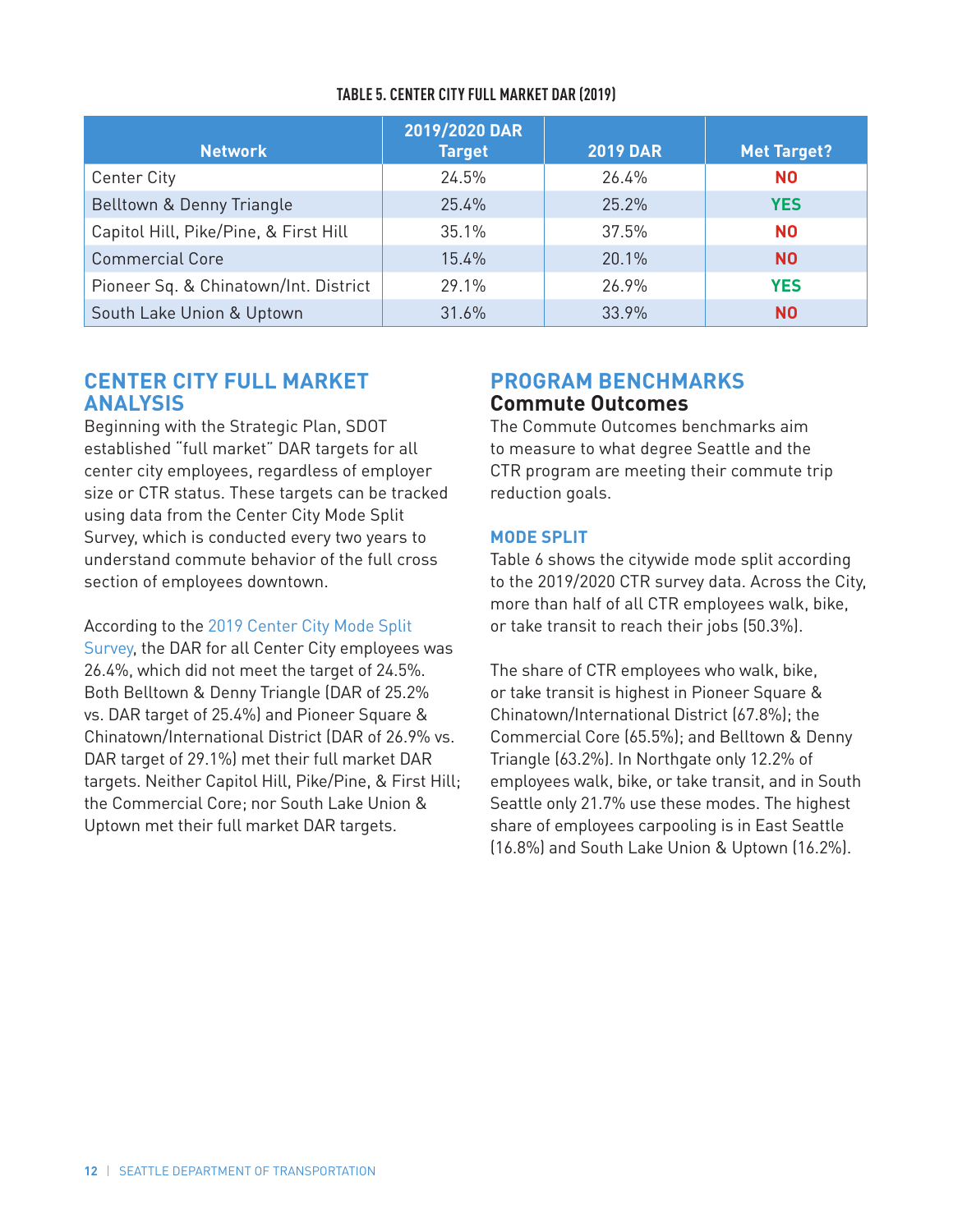| <b>Network</b>                                                     | <b>Drive</b><br><b>Alone</b> | <b>Carpool</b> | <b>Transit</b> | <b>Bicycle</b> | <b>Walk</b> | Tele-<br>commute | <b>Other</b> |
|--------------------------------------------------------------------|------------------------------|----------------|----------------|----------------|-------------|------------------|--------------|
| Citywide                                                           | 28.4%                        | 10.9%          | 38.0%          | 3.5%           | 8.8%        | 6.4%             | 4.1%         |
| Belltown & Denny<br>Triangle                                       | 18.0%                        | 7.8%           | 54.8%          | 2.4%           | 6.0%        | 9.0%             | 2.0%         |
| Capitol Hill, Pike/<br>Pine, & First Hill                          | 34.9%                        | 10.1%          | 43.1%          | 1.7%           | 6.3%        | 1.7%             | 2.2%         |
| <b>Commercial Core</b>                                             | 16.0%                        | 7.2%           | 57.9%          | 2.2%           | 5.4%        | 8.9%             | 2.4%         |
| <b>East Seattle</b>                                                | 43.1%                        | 16.8%          | 24.3%          | 2.2%           | 5.4%        | 2.9%             | 5.2%         |
| Elliott Corridor/<br>Interbay                                      | 34.1%                        | 12.3%          | 35.5%          | 3.4%           | 4.9%        | 8.2%             | 1.7%         |
| Fremont/Green<br>Lake                                              | 43.8%                        | 7.3%           | 20.1%          | 9.9%           | 10.1%       | 6.3%             | 2.5%         |
| Northgate                                                          | 70.8%                        | 11.8%          | 8.2%           | 1.4%           | 2.6%        | 4.1%             | 1.1%         |
| Pioneer Square<br>& Chinatown/<br>International<br><b>District</b> | 19.7%                        | 5.0%           | 62.1%          | 3.0%           | 2.7%        | 5.4%             | 2.2%         |
| South Lake Union<br>& Uptown                                       | 25.6%                        | 16.2%          | 26.9%          | 4.2%           | 16.5%       | 5.5%             | 5.0%         |
| South Seattle                                                      | 62.1%                        | 10.2%          | 18.9%          | 1.7%           | 1.1%        | 3.6%             | 2.5%         |
| U District                                                         | 33.1%                        | 6.7%           | 35.1%          | 6.0%           | 4.3%        | 6.2%             | 8.7%         |

#### **CTR VS. NON-CTR MODE SPLIT**

Employees at CTR sites drive less and use more multimodal transportation options than the average Seattle worker. According to the latest data from the U.S. Census Bureau (2019, American Community Survey 5-Year Estimate), 46.5% of all workers who live in Seattle (but may work outside the City) drive alone for their commutes. Using data from the Puget Sound Regional Council's (PSRC) 2019 Household Travel Survey provides a more direct comparison to the CTR program, as commute mode can be analyzed for all jobs within Seattle (regardless of where the worker may live). According to the PSRC data, 56.5% of all workers in Seattle drive alone to get to work.

## **HISTORICAL TRENDS FOR MODE SPLIT**

#### **Drive Alone Rate**

As DAR among CTR employees has fallen since 2007/2008 employees have increased their use of other transportation options.

#### **Walking/rolling**

Most notably, the share of employees who walk to work has more than doubled from 3.6% in 2007/2008 to 8.8% in 2019/2020.

#### **Telecommuting**

The share of workers telecommuting has also more than doubled, growing from 3.0% in 2007/2008 to 6.4% in 2019/2020. This trend is likely to drastically accelerate in future cycles due to the COVID-19 pandemic and anticipated growth of telecommuting and hybrid work schedules.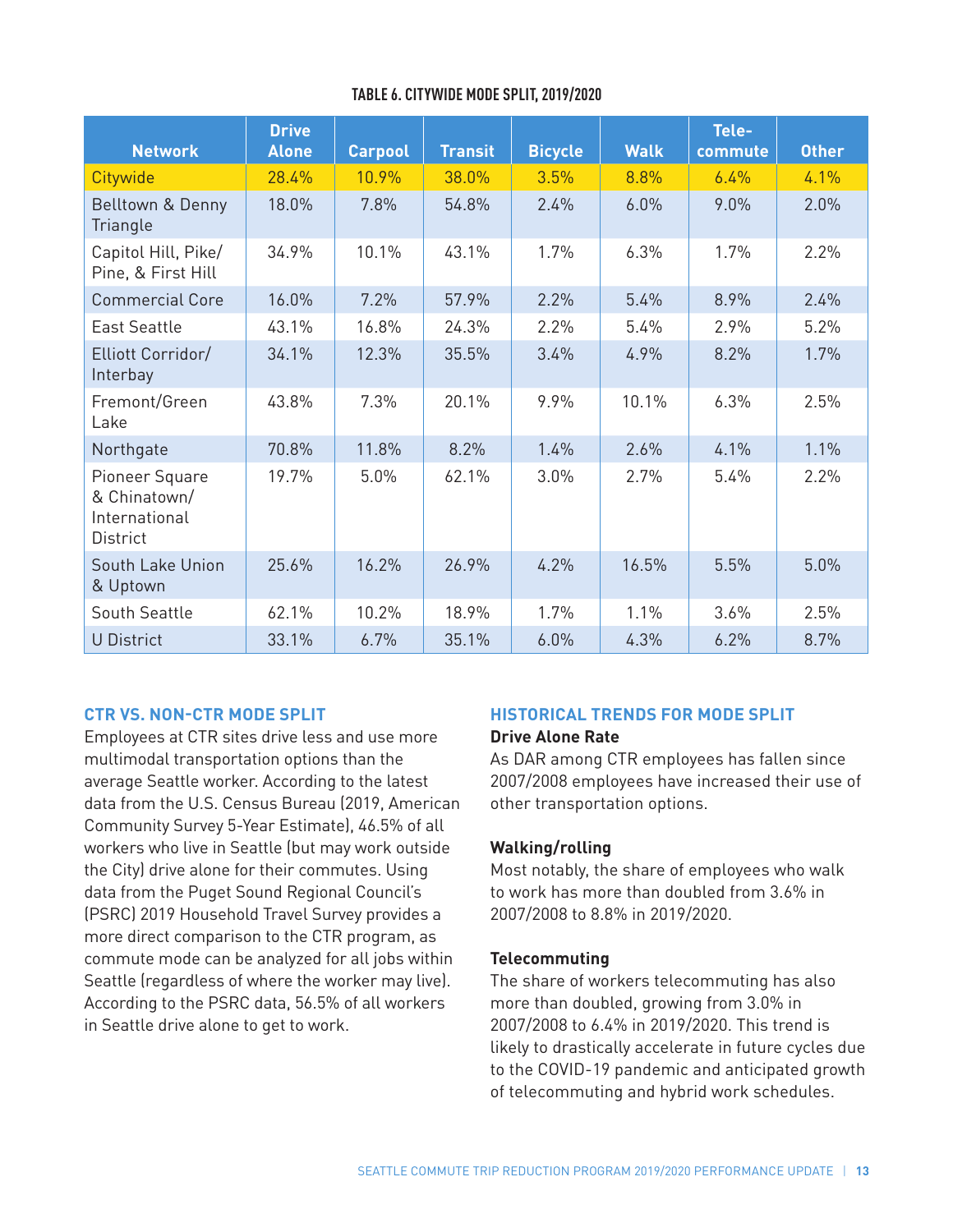#### **FIGURE 8. MODE SPLIT BY SURVEY CYCLE**



#### **Cycling**

Bicycling has also grown with 3.5% of CTR employees biking to work in 2019/2020 vs. 2.7% in 2007/2008.

#### **Transit**

The share of workers using transit peaked in 2009/2010 at 41.6%; however, the total number of weekly transit trips CTR employees make has risen significantly. CTR employees made more than twice as many weekly transit trips in 2019/2020 (366,484) as they did in 2007/2008 (181,864).

### **Carpooling/ridesharing**

A smaller share of CTR employees carpooled in 2019/2020 compared to 2007/2008, although this number has risen from over the past two survey cycles since a low point in 2015/2016. It is also worth noting that the share of CTR employees reporting Other as their mode of transportation has increased significantly (from 2.2% in 2007/2008 to 4.1% in 2019/2020). According to sample analysis provided by WSDOT for 2017/2018, the largest modes within the Other category are likely employer shuttles and transportation network companies (e.g., Uber and Lyft). Both these modes will be included as choices in future survey iterations, providing more granular and important data for SDOT.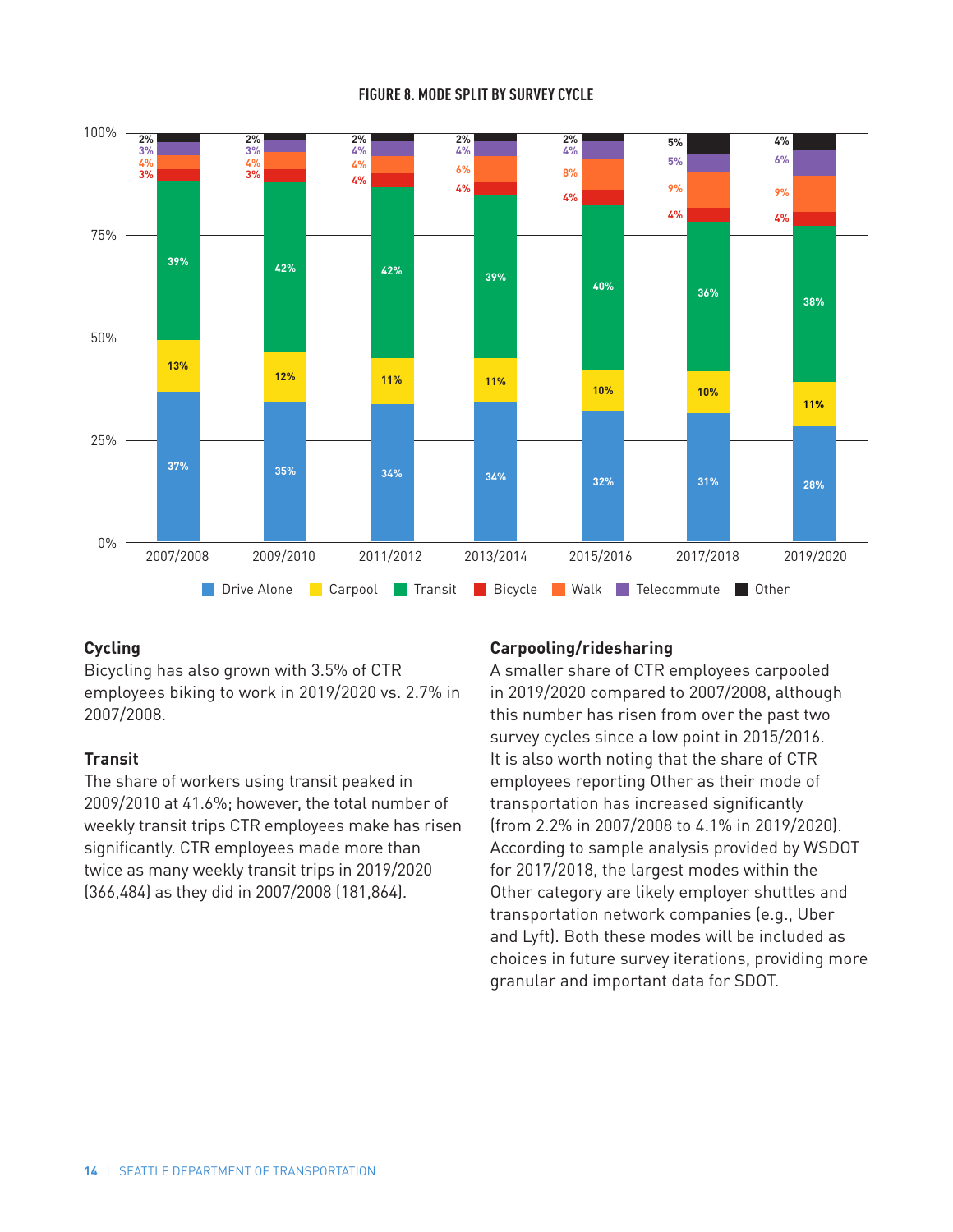## **Climate Outcomes**

The CTR program helps reduce transportationrelated greenhouse gas (GHG) emissions<sup>6</sup> by encouraging and supporting more sustainable alternatives to driving alone. Tracking GHG emissions is a new metric for SDOT that was recommended in the Strategic Plan and aligns with the City's focus on reducing transportation emissions.

#### **GHG EMISSIONS (ABSOLUTE AND PER EMPLOYEE)**

CTR employees emitted an estimated annual total of 217,119 metric tons (MT) of greenhouse gasses (carbon dioxide equivalent, CO2e) for the 2019/2020 survey cycle. This equates to 0.96 MTCO2e per CTR employee per year. The following charts break this down on an absolute basis and per employee, by network.

#### **HISTORICAL TRENDS FOR GHG EMISSIONS**

Greenhouse gas emissions generated by CTR employees commuting to work are directly related to VMT, and, thus, the same pattern seen regarding VMT of significant progress on a per employee basis but continued absolute growth holds for GHG. GHG emissions per employee have fallen 32.8% since 2007/2008 from 1.43 MTCO2e per employee per year to 0.96; however, absolute emissions have grown from 206,020 MTCO2e in 2007/2008 to 217,119 MTCO2e in 2019/2020—a 5.4% increase. The percentage increase in absolute GHG from 2007/2008 to 2019/2020 is slightly lower than the percentage increase in absolute VMT (6.3%) because of improvements in fuel efficiency and lower emissions per mile driven.



#### **FIGURE 9. ABSOLUTE GHG EMISSIONS BY NETWORK (MTCO2E/ YEAR)**

6 GHG emissions are estimated using a multistep process developed by WSDOT, which convers total VMT from CTR employees into metric tons of carbon dioxide equivalent emissions (MTCO2e).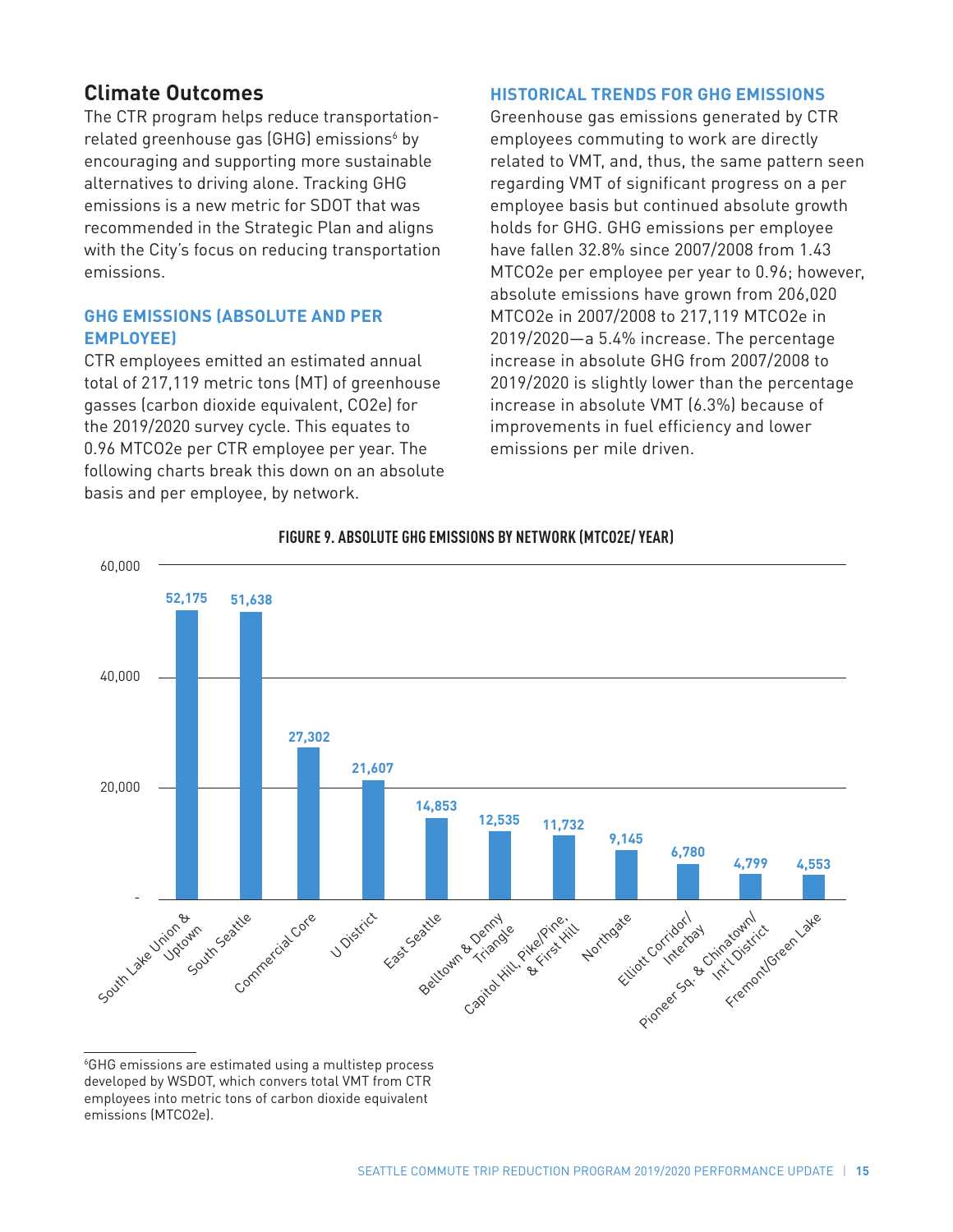

#### **FIGURE 10. PER EMPLOYEE GHG EMISSIONS (MTCO2E/YEAR)**

**FIGURE 11. GHG EMISSIONS (ABSOLUTE AND PER EMPLOYEE) BY SURVEY CYCLE**

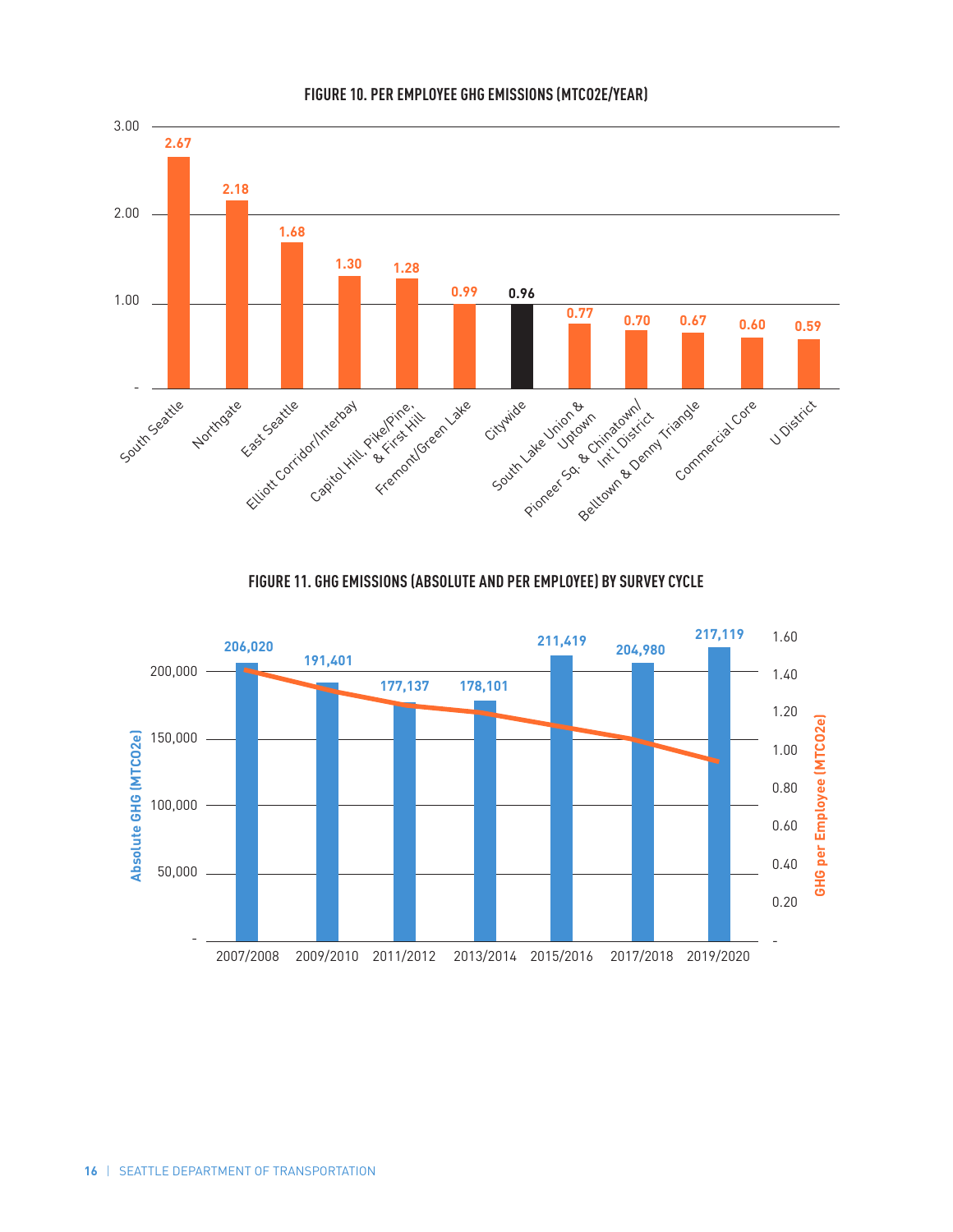## **Program Reach**

Program Reach is used as a metric to analyze to what degree the CTR program is growing, and to what extent CTR sites are captured by the CTR program.

#### **CTR EMPLOYEE AND SITE INFORMATION**

The reach of the CTR program grew substantially in 2019/2020. The number of employees covered by the program increased greatly in 2019/2020 growing 16% from 2017/2018. According to CTR survey data, 226,621 total employees work at CTR sites, 82.2% of whom (186,243) are CTR-affected.

In recent years, SDOT has emphasized reaching out to smaller employers (particularly in the Center City) and engaging more voluntary sites in the CTR program. In 2019/2020, there were 20 voluntary sites participating in the program, according to Commute Seattle. 2,410 people are employed at these voluntary sites.

Regarding capture rate of CTR surveyed employees to all Seattle employees, we are currently seeing a rate of 33.7% citywide. This uses census bureau data to compare total jobs in Seattle (617,867 in 2018) to number of CTR jobs (207,994). This is an imperfect measurement but provides an estimate of how the CTR population compares in scale to the citywide worker population. Regarding the capture rate of CTR-eligible sites, data is not currently available. The Strategic Plan highlights site identification as a key challenge for the CTR program; however, there is not a consistent, reliable, and readily available data source that SDOT can access to assess this metric.

## **Cross-Program Integration**

This benchmark is utilized to capture the extent of the CTR program integration with other local trip reduction programs. Furthermore, this benchmark is used to inform staff how the CTR program supports other trip reduction efforts with TMPs and in the Center City.

#### **COMBINATION SITES, EMPLOYEES, AND TRIPS**

Nearly two-thirds (64%) of all the sites participating in the CTR program are also affected by Transportation Management Program (TMP) requirements. TMPs are imposed as part of the permitting process, to mitigate the traffic and/or parking impacts of large buildings (as opposed to the CTR program, which focuses on employers). 75% of all employees working at CTR sites are employed at a combination site, and employees at combination CTR/TMP sites make nearly 675,000 commute trips each week—70% of all the trips made by CTR employees.

## **Programming Impact**

The programming impact benchmark informs the extent of CTR programs. Program satisfaction, and elements providing the most impact are amongst the other key information obtained through this benchmark. Furthermore, it acts as a tool to help staff understand services offered by their employer and help correlate their implementation to DAR and VMT trends. The CTR program utilizes several different tools for encouraging sustainable transportation behavior, and the Programming Impact benchmarks are designed to track the implementation of those different tools and strategies. Using the 2020 Program Reports, questions on different transportation options employers offered were assessed within several categories.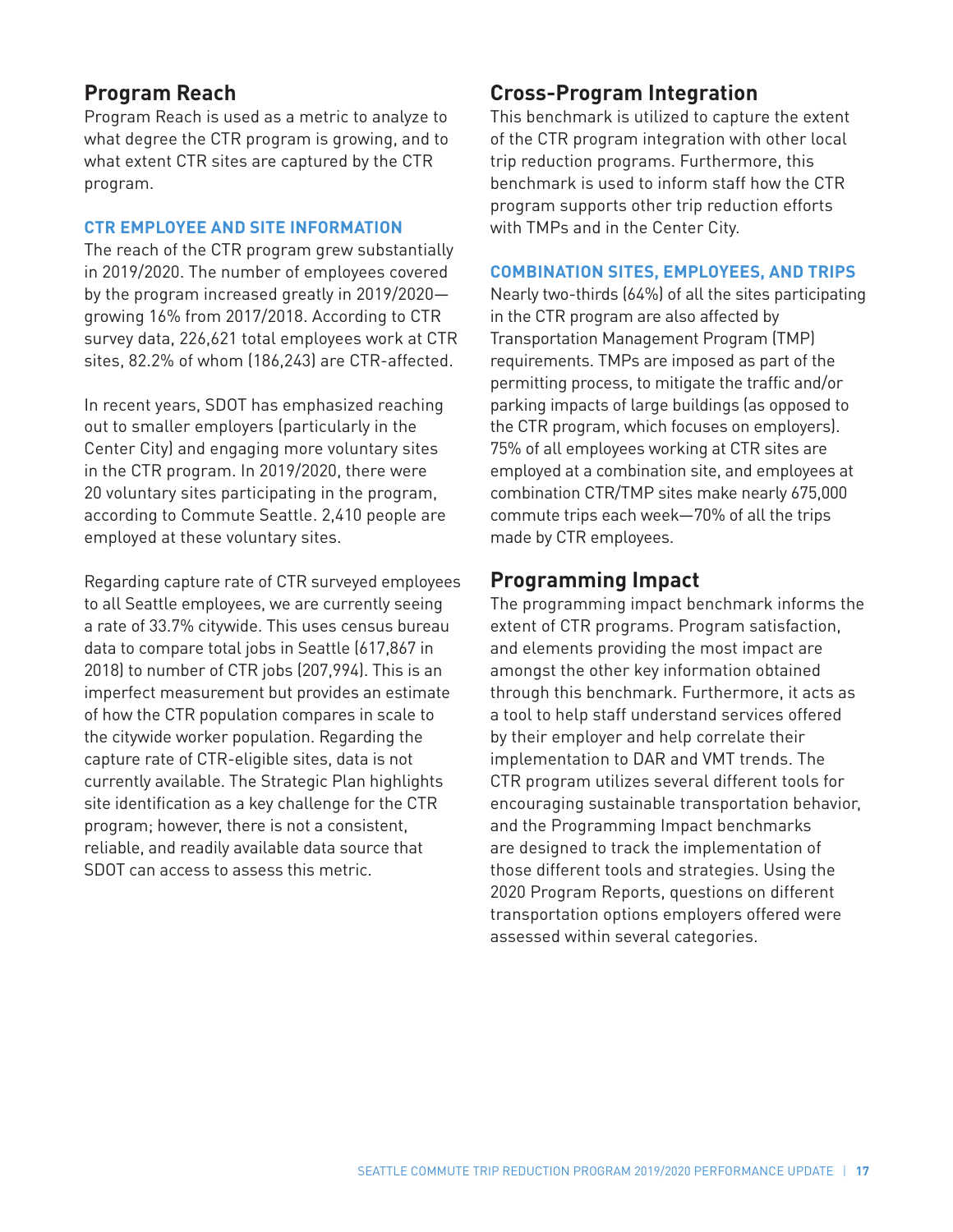#### **DRIVE-ALONE AND MULTIMODAL SUBSIDIES**

In examining the types of subsidies offered at CTR sites, a site was considered to offer a drive-alone subsidy if it offered free parking, a parking subsidy or reimbursement, or a general transportation subsidy. A site was considered to offer a multimodal subsidy if it offered a subsidized ORCA pass, vanpool subsidy, carpool subsidy, active transportation subsidy, or a parking cash out option.



#### **FIGURE 12. TRANSPORTATION SUBSIDIES AT CTR SITES**

85% of CTR sites (209 sites) offer a multimodal subsidy compared to 65% of sites (159 sites) that offer a drive-alone subsidy (primarily free parking). Nearly one-third of all sites (31%) only offer a multimodal subsidy, while 11% of sites only offer a drive-alone subsidy. Only a small share of sites (4%) offers no transportation subsidy.

At CTR sites that only offer a multimodal subsidy, the average DAR is 26.5%. At CTR sites that offer both a drive-alone and multimodal subsidy, the average DAR is 35.3%. And at CTR sites that offer only a drive-alone subsidy, the average DAR is 36.8%. These findings indicate that eliminating subsidies for employees who drive-alone may be a critical strategy to reduce the DAR at CTR sites, as opposed to just offering multimodal subsidies in addition to drive-alone subsidies.

Nearly all sites offer alternative work schedules (96% of sites and 99% of employees). A large portion of sites also offer employees transit passes (75% of sites and 87% of employees), offer shared mobility services or incentives (64% of sites and 83% of employees), and have some kind of parking management program (83% of sites and 94% of employees). 73% of CTR sites allow employees to set aside a portion of pre-tax income for certain transportation purposes, but these sites only cover 59% of all CTR employees. After analyzing individual site responses, this difference is likely a result of reporting error. Several large employers (Amazon, University of Washington) responded that they do not offer pretax benefits, possibly because they fully subsidize these options for employees.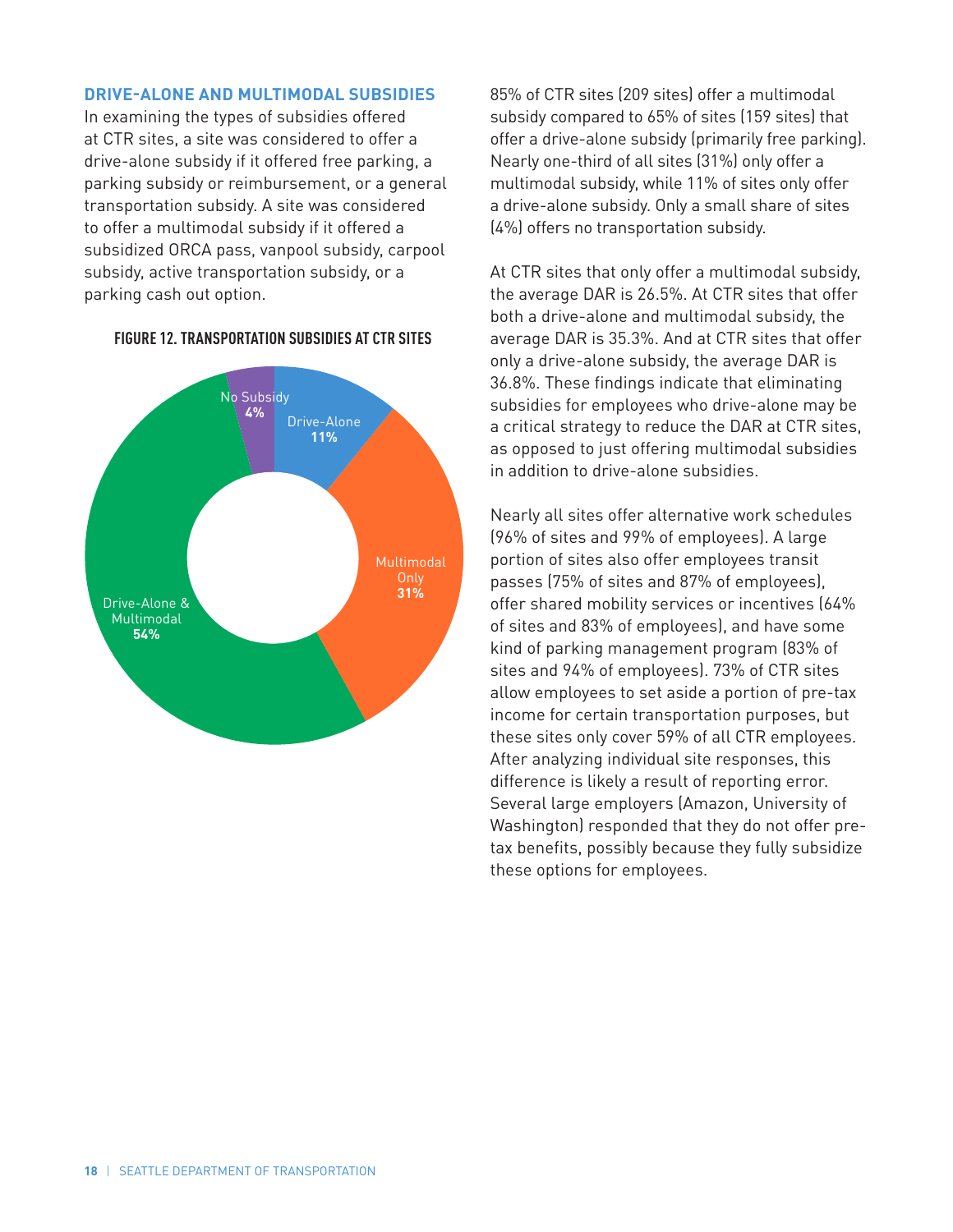| <b>Pre-Tax</b><br><b>Benefits</b> | <b>Transit   Bike/Ped   Shared</b><br><b>Passes   Incentives   Mobility</b><br>│Network │employees │employees │employees │employees │employees │employees │employees | matching Schedules Mgmt. | Ride-   Alt. Work   Parking |  |
|-----------------------------------|----------------------------------------------------------------------------------------------------------------------------------------------------------------------|--------------------------|-----------------------------|--|
|                                   | Citywide 73% / 59% 75% / 87% 22% / 25% 64% / 83% 56% / 80% 96% / 99% 83% / 94%                                                                                       |                          |                             |  |

#### **TABLE 7. DETAILED BREAKDOWN OF TRANSPORTATION OFFERINGS FOR CTR SITES**

#### **PROGRAM CONSULTATIONS**

From July 2020 to June 2021, SDOT and Commute Seattle engaged in 229 program consultations with ETCs at CTR sites. Commute Seattle consulted with 75% of affected sites and an average of 15 companies per month. They also reported an average feedback score of 4.9 out of 5, reflecting ETC program satisfaction. This compares to 157 consultations the previous year. Commute Seattle also tracks primary theme for consultations, such as subsidy inquiry, parking management concern, site change/ relocation, etc.

No data set was available regarding employee program satisfaction; this is a strategy requiring additional data collection and will be assessed for feasibility at a future date.

### **Cost Effectiveness**

The Cost Effectiveness benchmarks track program investment, both at the state- and employer-level, over time.

#### **SDOT CTR FUNDING PER EMPLOYEE**

SDOT's CTR funding from the state has remained flat at \$897,500 for about a decade. If employment continues to grow at CTR sites, DAR continues to decrease (meaning the number of non-SOV employees increases), and state funding remains flat, the amount of funding available per non-SOV employee will continue to rapidly erode. Since 2007/2008, funding per non-SOV employee has fallen by 44%. Just from 2017/2018 to 2019/2020, funding per non-SOV employee fell 18%.

### **EMPLOYER MOBILITY INVESTMENTS AT CTR SITES**

According to data reported by employee transportation coordinators (ETCs) in the 2020 Program Reports, CTR employers invested a total of \$90,850,469 into their individual CTR programs (including ETC staff time, materials, financial incentives and subsidies, facilities, and other costs). It should also be noted that only 168 out of a total of 245 program reports included details on program costs. This equates to an average investment of \$540,776 into the program (only including the 168 sites that responded to this question). The level of investment, though, varies drastically across sites, with a minimum self-reported investment of \$50 to a maximum of \$12,762,499. Program reports capture this information in order to recognize the private sector's commitment and investment in the CTR program, and emphasize the public-private partnership that has helped make the CTR program a success.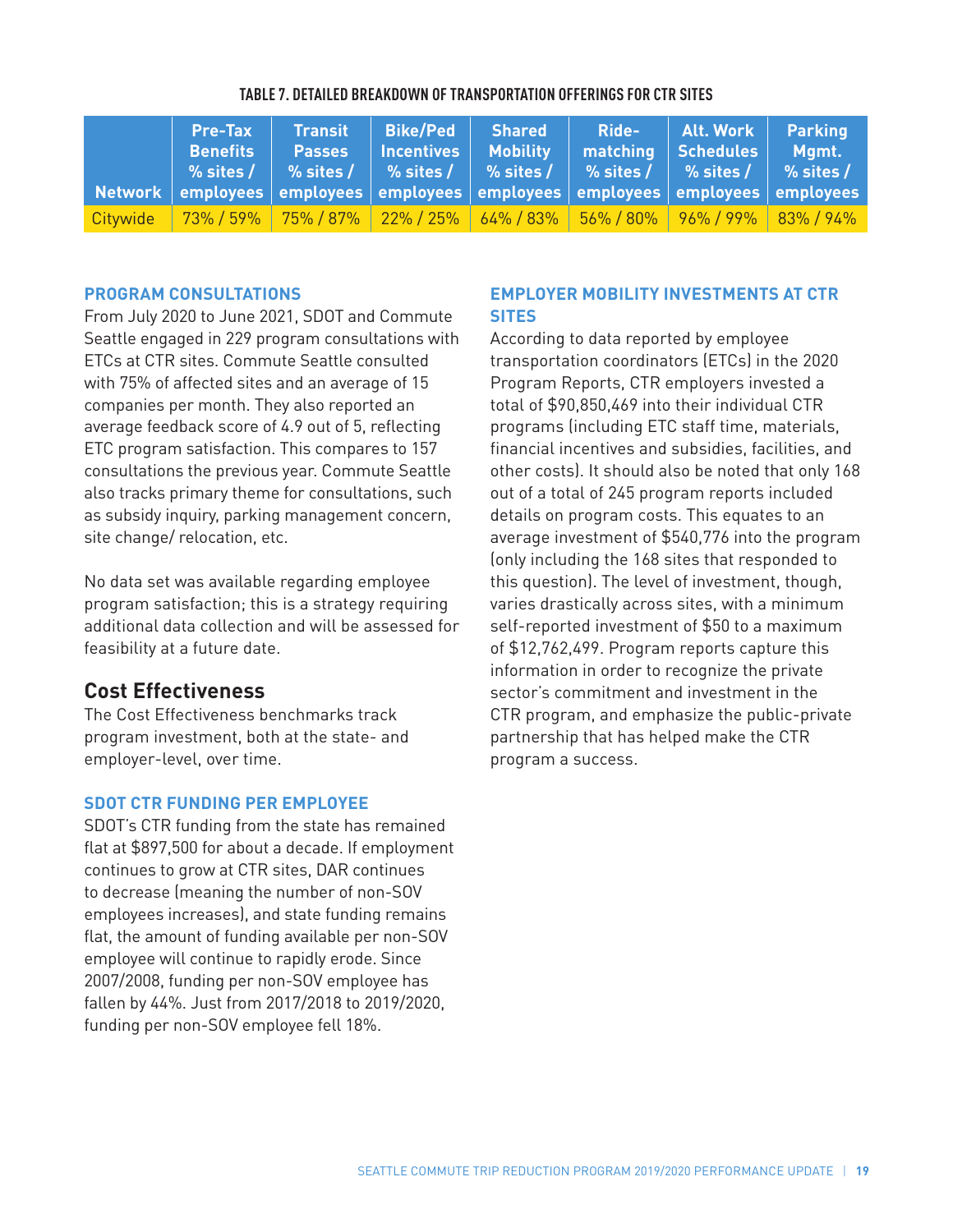## 4. FUTURE CTR GOALS AND TARGETS

As part of the Strategic Plan, future targets were set for the CTR program's two core goals: DAR and VMT per employee. DAR targets were set based on analysis of past CTR survey data and a 2035 future DAR target of 25%, which is identified as the citywide commute trip goal by the 2015 Move Seattle Plan and as the citywide all trips goal by the Seattle 2035 Comprehensive Plan. In order to calculate the DAR target for interim years, a constant annual rate of reduction (2.87%) was used. To assess potential updates to the CTR targets, two approaches were selected:

- 1. *Strategic Plan Methodology with 2019/2020 Data*—Follow the same methods used in the Strategic Plan to develop targets updated with the 2019/2020 data, and
- 2. *Climate-Focused Methodology*—Develop targets using the SDOT Climate Calculator and to align with 2030 climate and emissions goals.

## **STRATEGIC PLAN TARGETS UPDATED WITH 2019/2020 DATA**

Considering the significant drop in DAR from 2017/2018 to 2019/2020, the previous constant annual rate of reduction of 2.87% was recalculated incorporating the 2019/2020 data. From 2007/2008 through 2019/2020 DAR decreased at a constant annual rate of reduction of 3.11% per survey cycle. Assuming this rate of reduction continues into the future, the CTR program is projected to meet (and surpass) its previous targets. The previous DAR target for 2023/2024 was 28.8% and the updated projected DAR for 2023/2024 is 26.6%. Looking out to 2035/2036, the previous DAR target was 25.0% and the updated projected DAR is 22.0%.



#### **FIGURE 13. HISTORICAL AND PROJECTED DAR**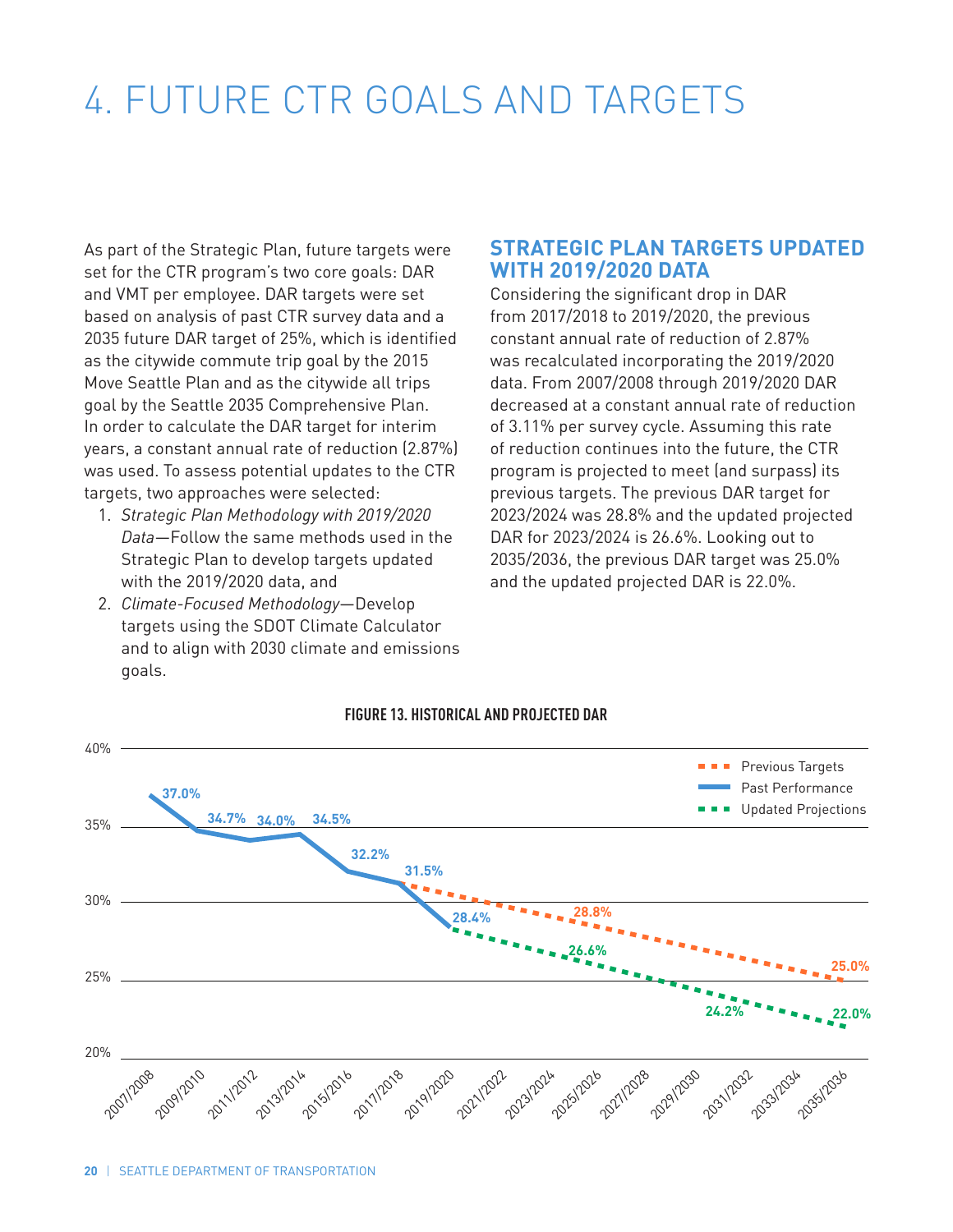

#### **FIGURE 14. HISTORICAL AND PROJECTED VMT PER EMPLOYEE**

#### **TABLE 8. PREVIOUS CTR PROGRAM TARGETS AND UPDATED PROJECTIONS**

| Survey Cycle   DAR Targets | <b>Previous</b> | 2019/2020 Performance<br>and Updated DAR<br><b>Projections</b> | <b>Previous VMT per</b><br><b>Employee Targets</b> | <b>2019/2020 Performance</b><br>and Updated VMT per<br><b>Employee Projections</b> |
|----------------------------|-----------------|----------------------------------------------------------------|----------------------------------------------------|------------------------------------------------------------------------------------|
| 2019/2020                  | 30.6%           | 28.4%                                                          | 4.3                                                | 3.9                                                                                |
| 2023/2024                  | 28.8%           | 26.6%                                                          | 4.0                                                | 3.5                                                                                |
| 2035/2036                  | 25.0%           | 22.0 <sub>%</sub>                                              | 3.5                                                | 2.3                                                                                |

As discussed in Section 3, VMT per employee has been decreasing at a greater rate than DAR, because the average driving commute is getting shorter. From 2007/2008 through 2019/2020 VMT per employee decreased at a constant annual rate of reduction of 6.5% per survey cycle. Using this rate of reduction to project future VMT per employee figures, the CTR program is projected to meet (and surpass) its previous targets (see Figure 14). The previous VMT per employee target for 2023/2024 was 4.0 and the updated projected VMT per employee figure for 2023/2024 is 3.5. Looking out to 2035/2036, the previous VMT per employee target was 3.5 and the updated projected VMT per employee figure is 2.3.

The projected DAR and VMT per employee figures for 2023/2024 and 2035/2036, incorporating the 2019/2020 data, are listed above in Table 8.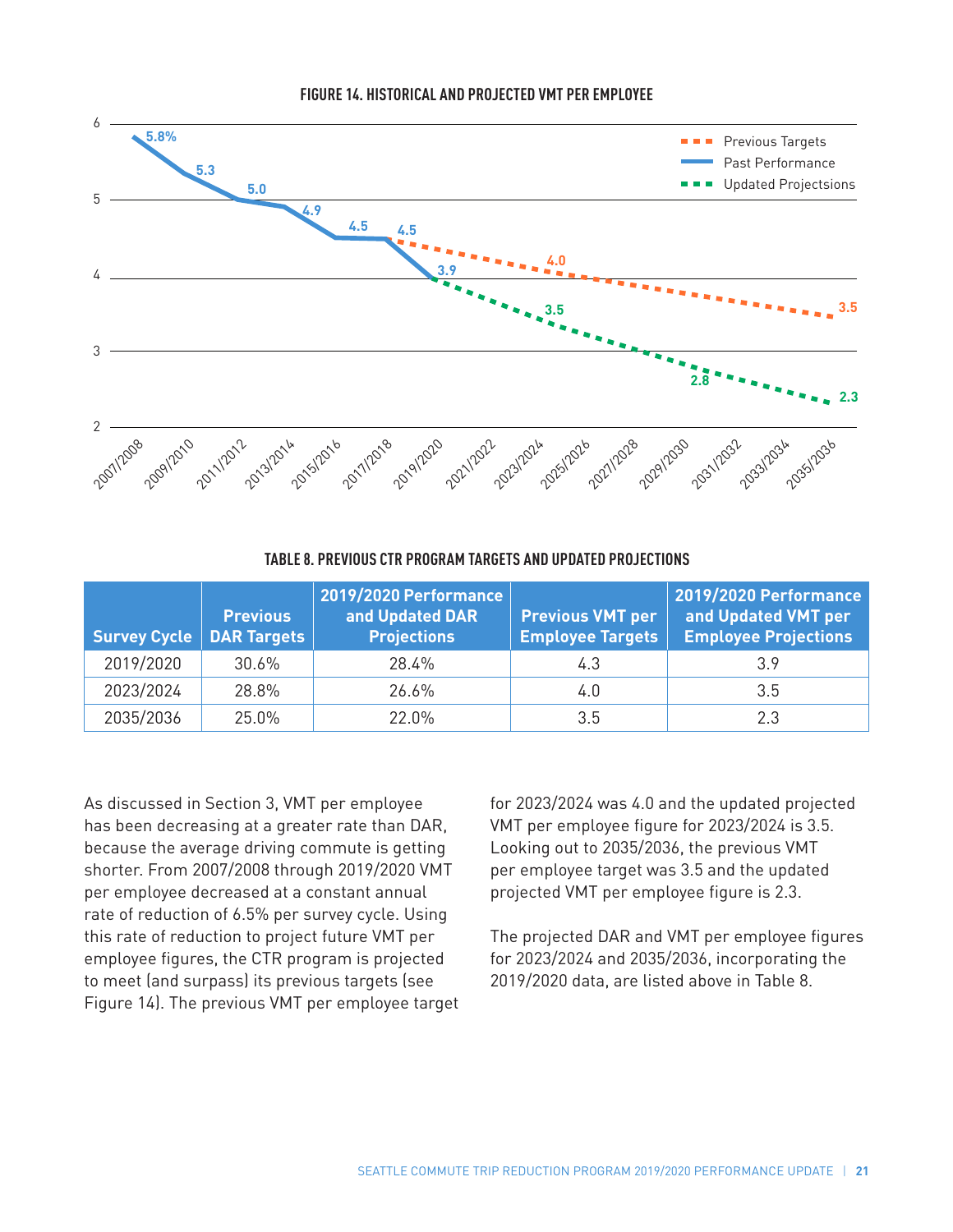## **CLIMATE-FOCUSED METHODOLOGY**

Seattle's Climate Action Plan aims to reduce transportation emissions 83% by 2030 (from a 2008 baseline)<sup>7</sup>. To help estimate current and future transportation emissions and test the impact of different strategies, in 2020 SDOT began development of a Climate Calculator prototype tool. The Climate Calculator uses data from PSRC's 2019 Household Travel Survey to establish a baseline VMT estimate for all trips to, from, and within Seattle. The Calculator also incorporates estimates of potential impact for a wide range of transportation strategies (including the CTR program), which are derived using a mix of Seattle-specific data, peer city data, and information from peer-reviewed literature. For each strategy within the model, there is a "standard" and "aggressive" pathway. For the standard pathway, future targets are based off stated program goals and feedback from program managers. For the aggressive pathway, future targets are based off the performance of leading cities in North America and internationally and/ or aim to double the outcomes projected in the outcomes projected in the standard pathway.

According to Seattle's Office of Sustainability & Environment, transportation emissions in Seattle fell 4.3% from 2008 to 2018, so, in order to meet the City's goal of an 83% reduction by 2030, transportation emissions need to be reduced an additional 78.7% from 2019 to 2030<sup>8</sup>. Using the Climate Calculator, a range of DAR inputs in 2030 were tested to identify the maximum DAR in 2030 that would result in a 78.7% reduction in overall transportation emissions from 2019 to 2030. Using the outputs of the Climate Calculator, the CTR program would need to achieve a DAR of 25.25% citywide in 2030 to help achieve Seattle's goal of an 83% reduction in transportation emissions. Based on the updated projections of future CTR DAR (assuming the future rate of reduction matches past performance), Seattle is currently projected to reach a CTR DAR of 24.2% in 2030 (see Figure 15), meaning it would exceed the 25.25% DAR needed to reach the City's transportation emissions goal according to the Climate Calculator.



### **FIGURE 15. ESTIMATED VMT AND EMISSIONS (AS A % OF 2019 BASELINE) WITH ALL STRATEGIES IMPLEMENTED UNDER AGGRESSIVE PATHWAY AND A DAR OF 25.25% FOR CTR PROGRAM**

7 City of Seattle (2018). Seattle Climate Action Plan. http://greenspace.seattle.gov/wp-content/uploads/2018/04/ SeaClimateAction\_April2018.pdf

8 City of Seattle (2021). Understanding Our Emissions. www.seattle.gov/environment/climate-change/ climate-planning/performance-monitoring#data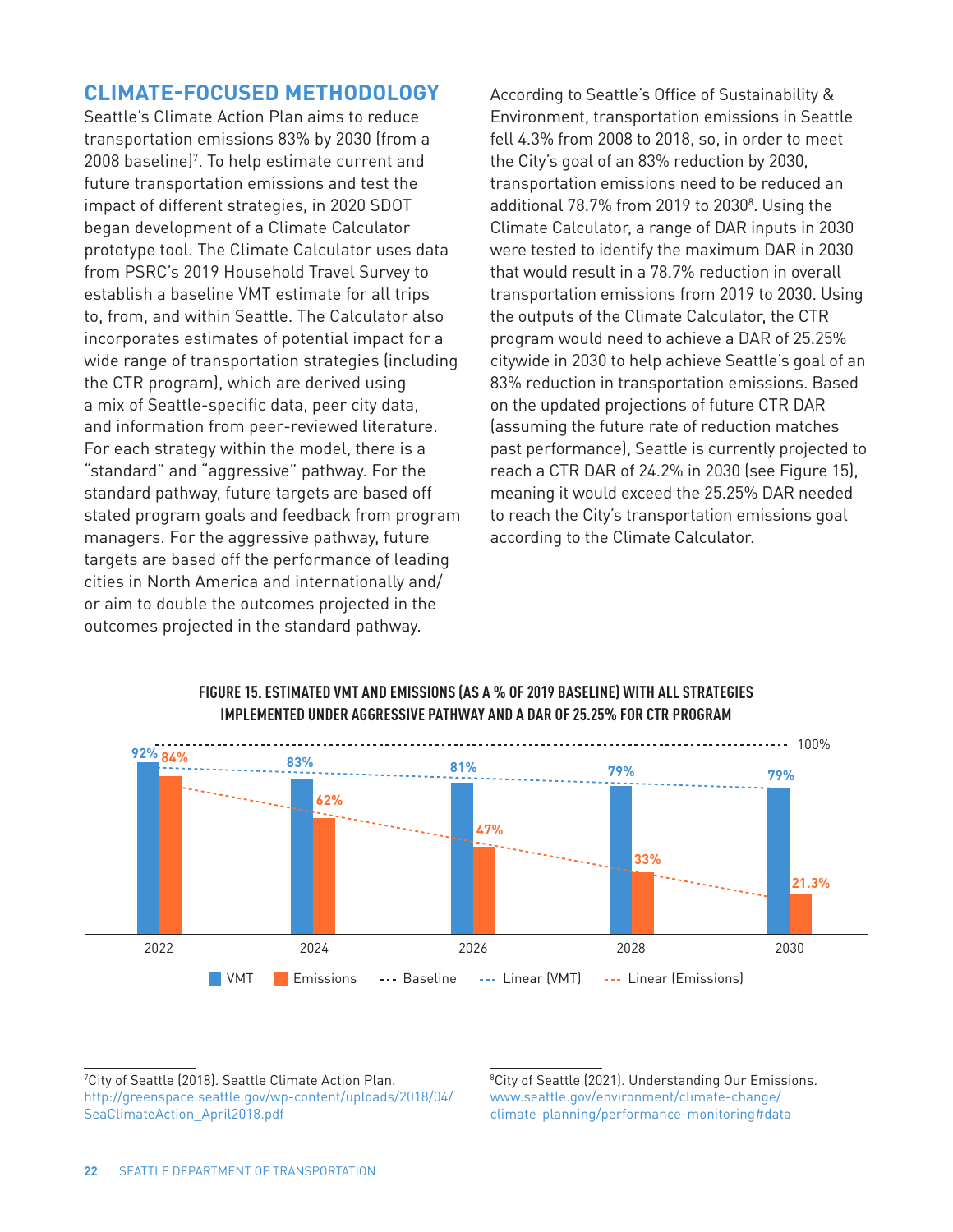## 5. CONCLUSION AND LOOK-AHEAD

Seattle's CTR Program has continued to make progress on core goals and many benchmarks, exceeding the 2020 targets for both DAR and VMT per employee and surpassing the 2023/2024 targets on both core program goals. Seattle is on track to outperform future DAR and VMT targets if past performance continues.

Given the City's performance trajectory, SDOT may reevaluate existing targets for both core program goals; more aggressive targets based on current trends would also better align with Seattle's goal to reduce transportation emissions 83% by 2030.

Concurrently with this study, SDOT refined a Climate Calculator designed to test a range of strategies and inputs to gauge the impacts on VMT and GHG emissions. The CTR program past performance and potential future trends figured prominently within these strategies. Using the Calculator, the user can enter DAR targets for 2024 and 2030 and then view the VMT and emissions reductions for 2022, 2024, 2026, 2028, and 2030, as well as the estimated number of daily car trips diverted in 2030. The user can also adjust the expected rate of job growth at CTR sites. Several other strategies within the Calculator are closely related to the CTR program, including strategies for TMPs, increased remote/hybrid work, and elimination of employer parking subsidies. Thus the Calculator helps convey a range of impacts related to the suite of levers utilized in the CTR program that shift trips away from SOVs and thus positively impact climate outcomes.

While the CTR program is currently meeting benchmarks that are rate-based or normalized by the number of employees on an absolute basis,

employees at CTR sites are generating more VMT and GHG emissions in aggregate due to continued employment growth. This highlights the additional work to be done ahead relating to the City's climate goals. The City is certainly better off if these new jobs are located at sites participating in the CTR program—CTR employees have significantly lower DAR compared to the average Seattle resident and worker—but it means the program will be challenged to further reduce SOV trips as well as to potentially expand its influence over a wider array of trips, employee type, or business sizes.

The CTR program also faces significant uncertainty as Seattle begins to emerge and recover from the impacts of the COVID-19 pandemic. Will employment drop at CTR sites? How many employees will continue working from home or adopt hybrid working models? The answers to these questions will have significant impacts, including the reach of the CTR program, commute travel patterns, the quality and reliability of CTR Survey data, and more. When SDOT undertakes development of the next CTR Strategic plan, this context as well as past performance and success in implementing the actions outlined in the 2019-2023 plan will all shape next steps.

Over the past decade, the CTR program has played an integral role in Seattle's progress creating a more sustainable transportation system and encouraging multimodal travel options even as the City experienced rapid population and employment growth. In order for the City to progress towards its 2030 climate goals, the CTR program will need to continue to shift more employees from driving alone to more sustainable travel options over the next decade.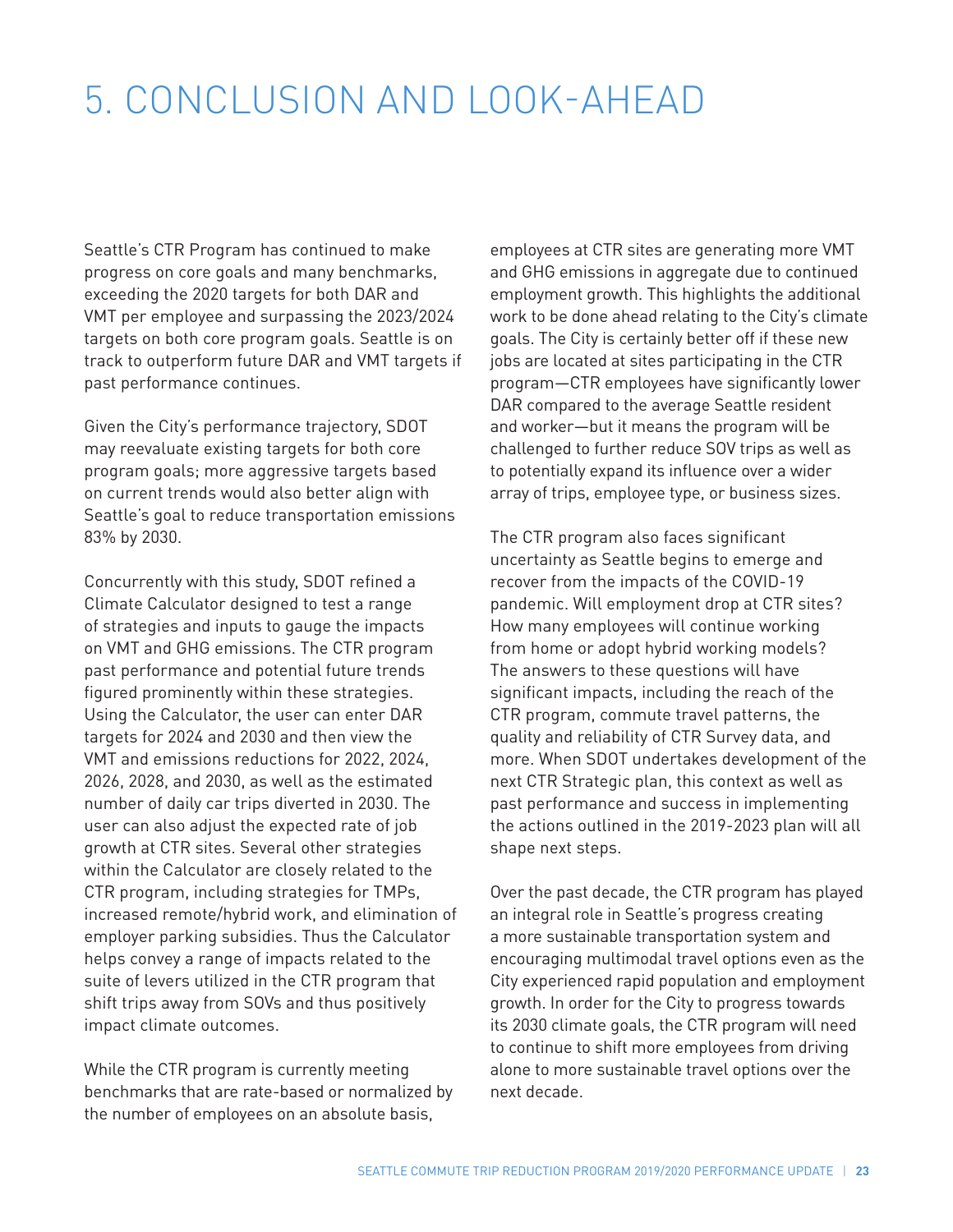## GLOSSARY OF TERMS

**Alternate Plan:** In 2013, Seattle was one of four Washington Jurisdictions to create a pilot plan geared toward expanding CTR beyond commute trips to large employers and using flexibility in setting and meeting targets based on local context.

**Center City:** Seattle's Center City district include the following 10 neighborhoods: Belltown, Capitol Hill, Chinatown-International District, Commercial Core, Denny Triangle, First Hill, Pike Pine, Pioneer Square, South Lake Union, and Uptown, Seattle's 2013-2017 CTR Alternate Plan expanded CTR programming and data gathering to employers with less than 100 employees located in Center City.

**Commute Seattle:** Transportation Management Association for Downtown, providing commute support to downtown businesses. Since 2013, SDOT has contracted with Commute Seattle to assist with implementation of the CTR program across Seattle, particularly its employer facing components.

#### **CTR Employees, CTR- affected Employees:**

Individuals who work full-time at a CTR site and report to work between 6:00 a.m. and 9:00 a.m. on weekdays.

**CTR Networks:** A geographically defined region within the City of Seattle that contains one or more CTR sites. Seattle's 2013-2017 Alternate plan designated eight networks. The 2019-23 CTR Strategic Plan modifies network boundaries and increases the number of networks to 11.

**CTR Site, CTR-affected Site:** An employment site with 100 or more full-time employees whose workdays start between 6 a.m. and 9 a.m. on weekdays, and located in a Washington county with more than 150,000 residents.

**Drive Alone Rate (DAR):** The percent of trips that are drive-alone trips.

**Transportation Management Program (TMP):** A TMP is a Master Use Permit (MUP) requirement, comprised of a DAR/SOV commute goal and program elements that apply for the life of an individual building or group of buildings. As of January 2016, there are 193 TMP sites, within which 124 tenants are also enrolled in the city's CTR program.

**Single-Occupant Vehicle (SOV):** Vehicle occupied by one person.

**Vehicle Miles Travelled (VMT):** The sum of miles traveled (e.g. by a vehicle or a commuter).